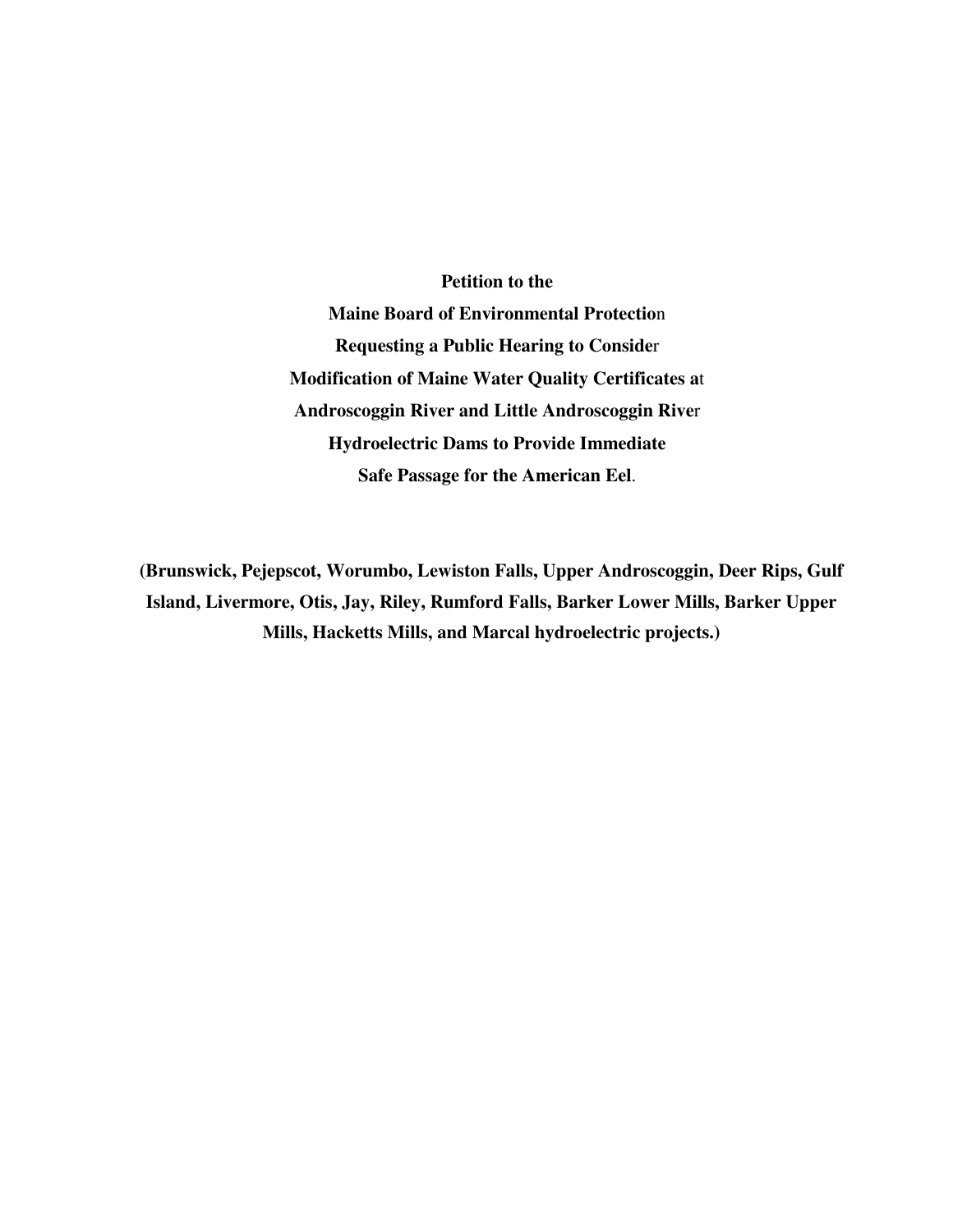## **TABLE OF CONTENTS**

## **I. LIST OF PETITIONERS.**

## **II. SUMMARY OF CLAIM.**

## **III. EVIDENCE AND ARGUMENTS TO BE PROFFERED.**

## **IV. LEGAL STANDARD OF EVIDENCE.**

## **V. REFERENCES CITED.**

### **TABLE OF AUTHORITIES**

### **Federal Cases**

1 PUD No. 1 of Jefferson County v. Washington Dept. of Ecology. 511 U.S. 700, 704 (1994).

2 Arkansas v. Oklahoma, 503 U.S. at 106.

3 Keating v. Federal Energy Regulatory Commission, 927 F.2d 616, 622 (D.C. Cir.

1991).

4 John Hancock Mut. Life Ins. Co. v. Harris Trust Savings Bank, 510 U.S. 86, 94 (1993).

## **Maine Cases**

- 1 Town of Eagle Lake v. Commissioner of Dept. of Education, 2003 ME 27, ¶7, ¶8.
- 2 Kurlanski v. Portland Yacht Club, 2001, ME 147. 782 A.2d 783, ¶7, ¶13.
- 3 CLF v. Town of Lincolnville, 2001 ME 175, ¶6.
- 4 Widewaters Stillwater Co. LLC v. BACORD., 2002 ME 27, ¶11, ¶13, ¶15.
- 5 Wells, 2001 ME 20, 771 A.2d at 375, ¶10.
- 6 Christian Fellowship and Renewal Center v. Town of Limington, 2001 ME 16, ¶12, 769 A.2d 834, 838.
- 7 CLF v. Maine Dept. of Environmental Protection, 2003 ME 62, ¶36.
- 8 Handyman Equipment Rental v. Portland, 724 A.2d 605, 607-608 (Me. 1999).
- 9 S.D. Warren v. Board of Environmental Protection., 2005 ME 27, ¶12, ¶19, ¶28.
- 10 Bangor Hydroelectric. v. Board of Environmental Protection, 595 A.2d 438, 442 (Maine 1991).
- 11 Street v. Board of Licensing of Auctioneers, 2006 ME 6, ¶8.
- 12 White v. Zela, 1997 ME 8, ¶3, 687 A.2d 645, 646.
- 13 Hannum v. Board of Environmental Protection, 2003 ME 123, ¶12, 823 A.2d at 769.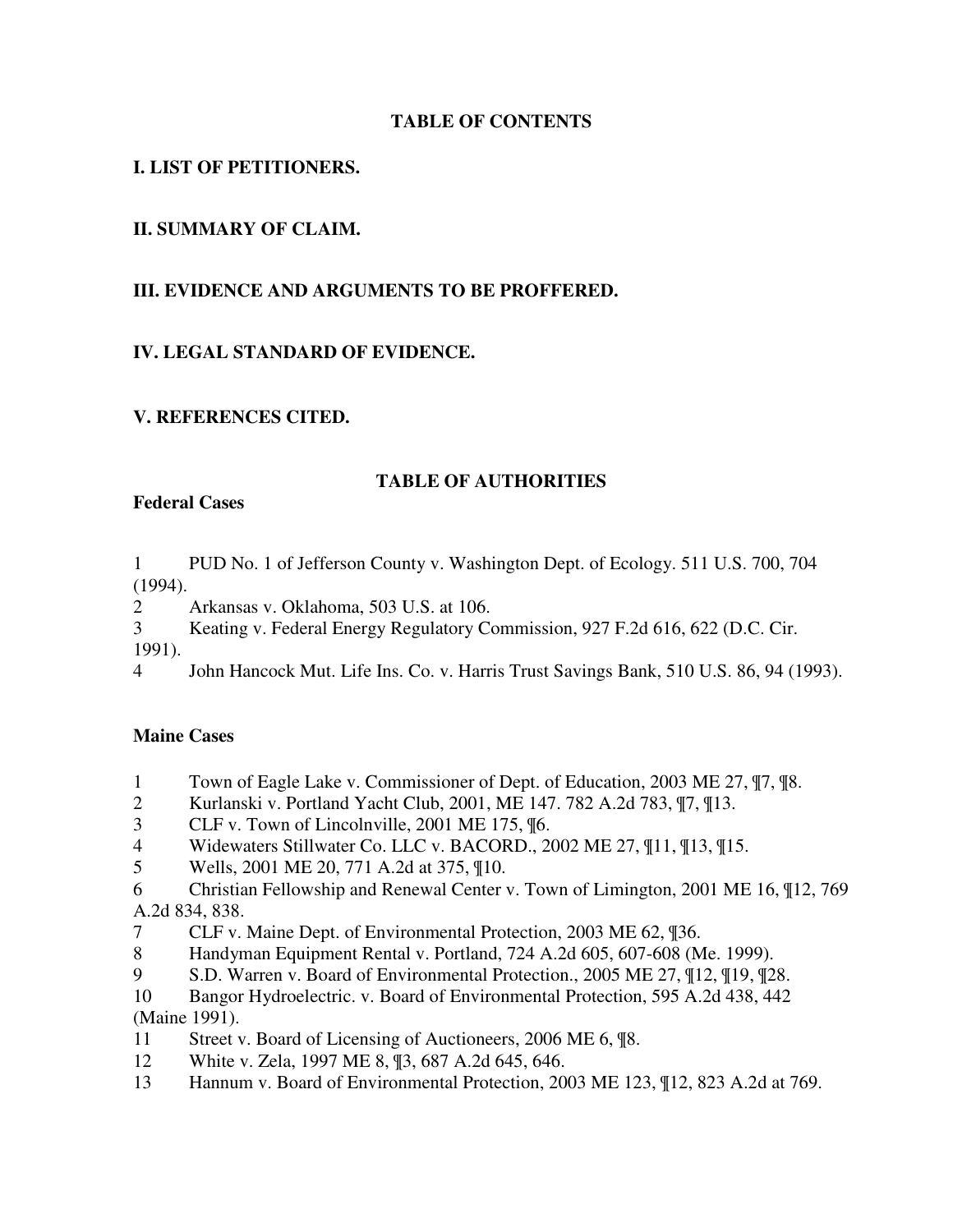## **STATE ADMINISTRATIVE ACTIONS**

1 Maine BEP. Feb. 2, 2006. Findings of Fact and Order Dismissing Petitions of Friends of Merrymeeting Bay and Douglas Watts for Ch. 2 §27 Public Hearing.

Maine BEP. Sept. 21, 2005. Findings of Fact and Order Approving Water Quality Certification Order for the Gulf Island and Deer Rips Dams, Androscoggin River.

3 State of Maine. Feb 6, 2004. Respondent's Brief, S.D. Warren Company v. Maine Dept. of Environmental Protection. Maine Superior Court. Docket No. AP-03-70.

Maine BEP. October 2, 2003. Findings of Fact and Order Denying Appeal of S.D. Warren Company of Water Quality Certificates for Presumpscot River Dams.

Maine BEP. April 2003. Findings of Fact and Order Approving Water Ouality Certifications for the Presumpscot River Dams.

### **BRIEFS BEFORE THE UNITED STATES SUPREME COURT**

1 State of Maine. State of Maine's Respondent's Brief to writ of certiorati of S.D. Warren Company in re: S.D. Warren v. Board of Environmental Protection. No. 04-1527.

2 Friends of Presumpscot River & American Rivers. Respondents' Brief to writ of certiorati of S.D. Warren Company in re: S.D. Warren v. Board of Environmental Protection. No. 04-1527.

3 Solicitor General of the United States. Amicus Curiae Brief of the United States of America in Support of Respondent State of Maine. No. 04-1527.

Thirty-five of the United States, the Commonwealth of Puerto Rico and Pennsylvania Dept. of Environmental Protection. Amicus Curiae Brief of the States in support of Respondent State of Maine in S.D. Warren v. Board of Environmental Protection. No. 04-1527.

5 Allan, J.D. *et al*. Amicus Curiae Brief of Water Quality and Riverine Scientists in Support of Respondent Maine Board of Environmental Protection. No. 04-1527.

6 National Wildlife Federation *et al*. Amicus Curiae Brief of National Wildlife Federation *et al*. in Support of Respondent Maine Board of Environmental Protection. No. 04-1527. 7 Trout Unlimited *et. al*. Amicus Curiae Brief of Trout Unlimited *et al*. in Support of

Respondent Maine Board of Environmental Protection. No. 04-1527.

## **EVIDENTIARY EXHIBITS**

## **EXHIBIT ONE --Scientific and administrative documents pertaining to the Androscoggin River.**

 a. Maine Dept. of Inland Fisheries & Wildlife database files documenting presence of American eels in various portions of the Androscoggin River drainage.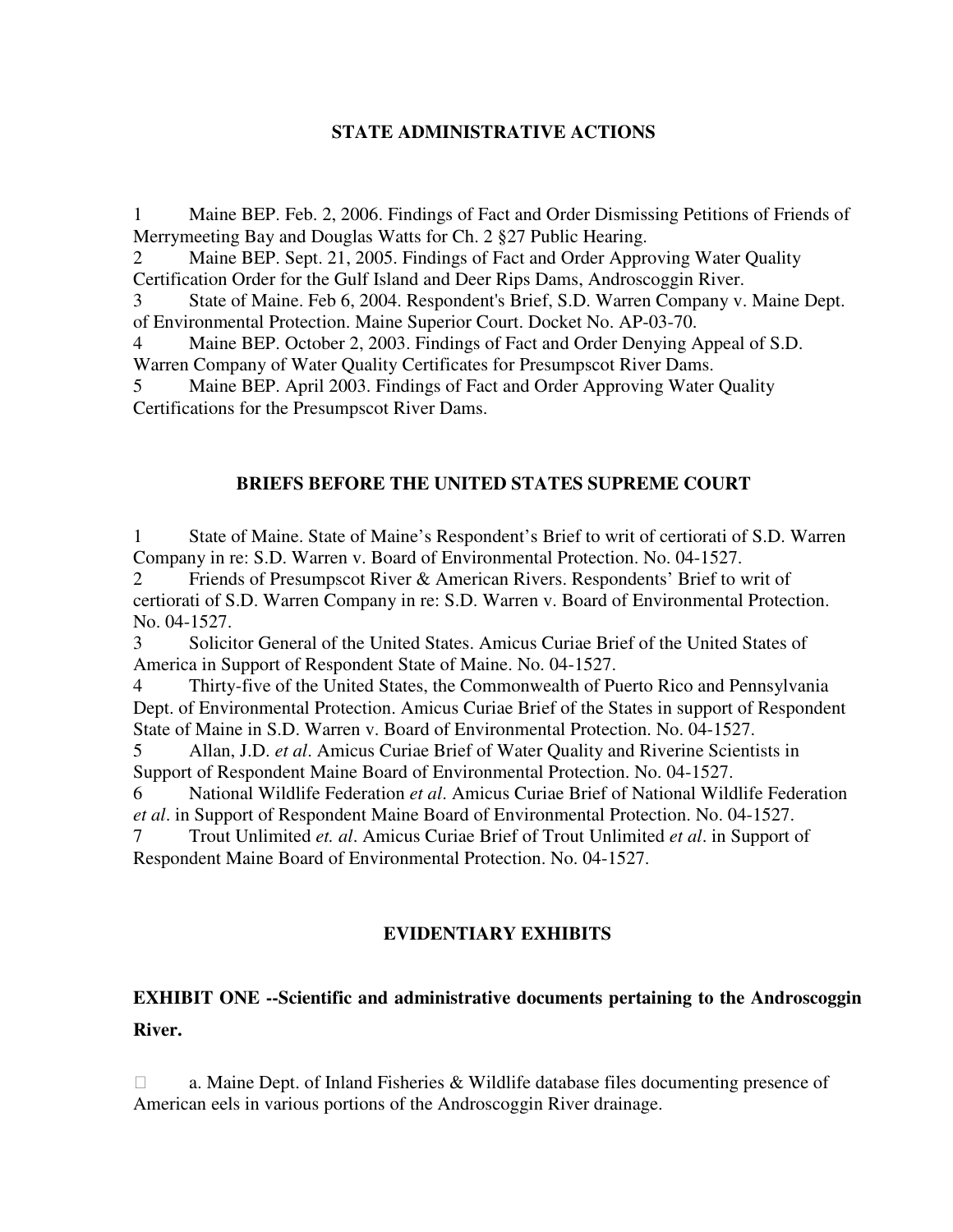b. Maine Dept. of Marine Resources annual fishway reports for the Brunswick Dam, Androscoggin River.

c. Minutes of annual agency consultation meetings for Worumbo and Pejepscot dams.

# **EXHIBIT TWO --Photographs showing effect of turbine passage on migratory fish of the Kennebec River drainage, 1999 -2004 and photographs of typical hydroelectric turbines and aerial photographs of the subject Androscoggin River dams.**

## **EXHIBIT THREE --Documents and Scientific Reports regarding the population status and threats to the American eel in Maine and the United States.**

 a. July 6, 2005 Federal Register Notice announcing 12-month Status Review of the American eel pursuant to the U.S. Endangered Species Act.

 b. November 12, 2005 Petition for Listing the American eel as an Endangered Species pursuant to the U.S. Endangered Species Act.

 c. March 10, 2004 announcement of Atlantic States Marine Fisheries Commission regarding declining American eel stocks.

 d. "Worldwide decline of eel resources necessitates immediate action." December 2003 edition of Fisheries magazine. American Fisheries Society.

 e. Keynote Presentation of Boyd Kynard, S.O. Conte Anadromous Fish Research Center. Review of Migration, Research Methods and Passage for Downstream Migrant Fishes in the Northeast USA in Downstream Movement of Fish in the Murray-Darling Basin. Canberra Workshop. Canberra, Australia. June 2003.

 f. Report of the ICES/EIFAC Working Group on Eels. ICES Headquarters, 28-31 August 2001.

 g. American Eel White Paper. The Decline of American Eel (*Anguilla Rostrata*) In the Lake Ontario/St. Lawrence River Ecosystem: A Modelling Approach to Identification of Data Gaps and Research Priorities. Lake Ontario Committee. Great Lakes Fishery Commission. Ann Arbor, Michigan.

 h. Presentation slides of John Casselman, Ontario Ministry of Natural Resources, at International Eel Symposium, American Fisheries Society Meeting. 11-13 August, 2003.

 i. Casselman, J.M. 2001. Dynamics of American Eel Resources: Declining Abundance in the 1990s. Extended abstract of a paper presented to Advances in Eel Biology, Tokyo, Japan, September 28-30, 2001. Ontario Ministry of Natural Resources.

 j. Atlantic States Marine Fisheries Commission. 1999. Interstate Fishery Management Plan for American Eel (*Anguilla rostrata*). Fishery Management Report No. 36.

## **EXHIBIT FOUR—Other pertinent evidence categorized by folder as; Threats, Eel Biology & Life History, Passage, Endangered Species Act, BEP/DEP, Photos, IF&W/USFWS Documents DMR Androscoggin Reports & Expert Comments.**

**[All Exhibits plus Petition, Cover and Affidavit copy on CD]**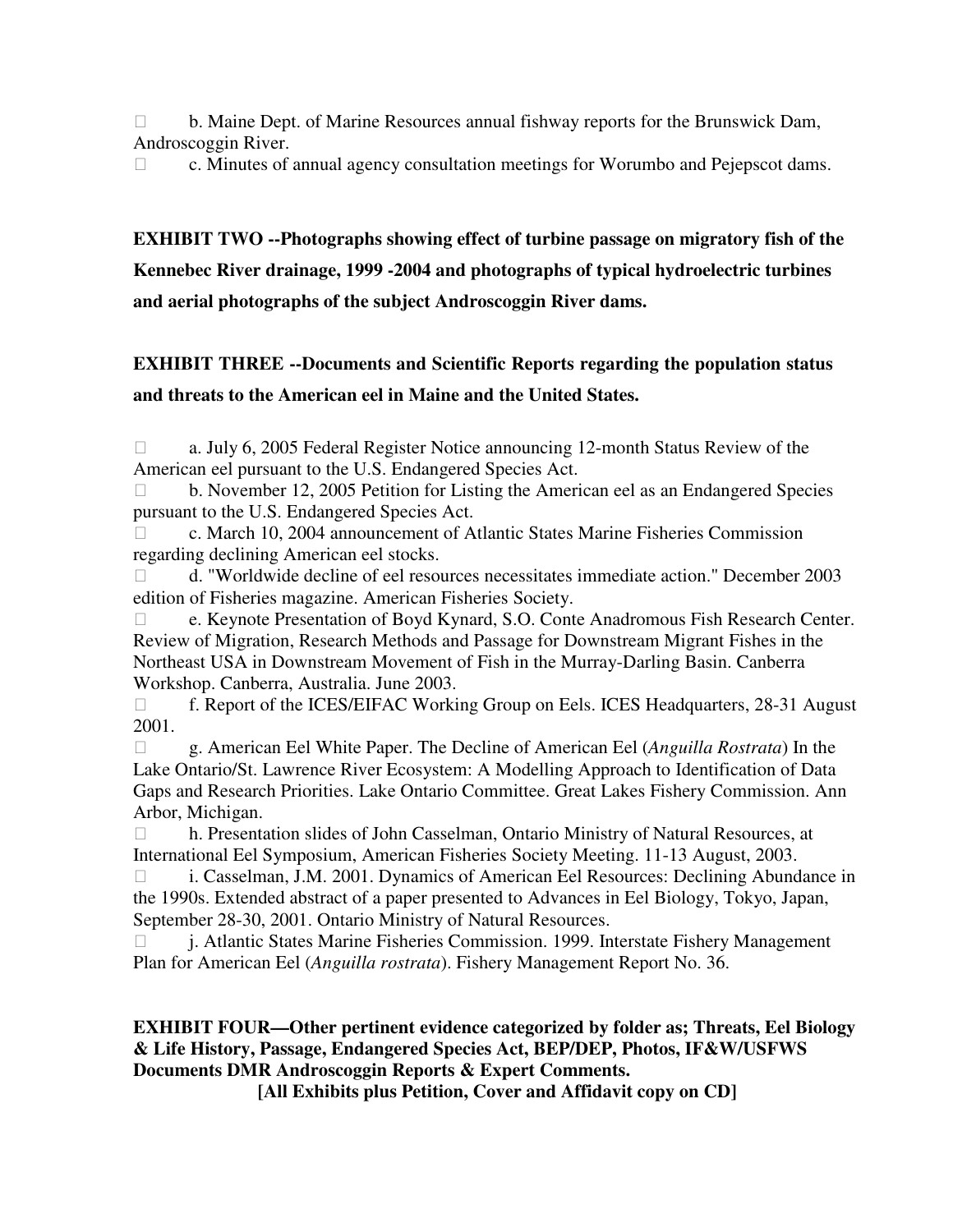**Petition before the Maine Board of Environmental Protectio**n **Requesting a Public Hearing to Conside**r **Modification of Maine Water Quality Certificates a**t **Androscoggin River and Little Androscoggin Rive**r **Hydroelectric Dams to Provide Immediate Safe Passage for the American Eel**.

# **(Brunswick, Pejepscot, Worumbo, Lewiston Falls, Upper Androscoggin, Deer Rips, Gulf Island, Livermore, Otis, Jay, Riley, Rumford Falls, Barker Lower Mills, Barker Upper Mills, Hacketts Mills, and Marcal hydroelectric projects.)**

Petitioners Timothy A. Watts of 633 Wareham St., South Middleborough, MA 02346, Lori D. Keenan, 131 Cony Street Augusta, ME 04330, Will Everitt, 175 State St., Portland, ME 04101 Audrey Marra, 66 Lord Rd., Wayne, Maine 04248, Dee Cummins, 503 River Rd., Richmond, ME 04357, Ed Friedman, 42 Stevens Rd., Bowdoinham, ME 04008, Kathleen McGee, 32 Wildes Rd., Bowdoinham, ME 04008, Steve Musica, 565 Brunswick Rd., Richmond, ME 04357, Laura Moon, 4 Wadsworth Road, Brunswick, Maine, 04011, Macky Bennett, 25 Thompson St., Brunswick, Maine 04011, Chet & Jeanne Gillis, P.O. Box 233, Bowdoinham, ME 04008 , Anne Gorham, 347 Day Rd., Lyman, Maine 04002, Sen. Arthur Mayo, 83 Green St., Bath, Maine 04530, Tim Belcher, 31 Carding Machine Rd., Bowdoinham, Maine 04008, Wayne Dorr, 61 White Rd., Bowdoinham, Maine 04008, Barbara Moskol, 1003 Post Rd., Bowdoinham, Maine 04008, W. Howard Ellis, 619 Post Rd., Bowdoinham, Maine 04008, Rep. Deb Hutton, 31 Carding Machine Rd., Bowdoinham, Maine 04008, Julian Holmes, Lord Rd., Wayne, Maine 04248, Seth Berry, 1245 River Rd., Bowdoinham, Maine 04008, Stephen Alberg, 415 Bay Rd, Bowdoinham, Maine 04008, David Whittlesey, 182 Ridge Rd., Bowdoinham, Maine 04008, Jennifer Howell, 205 Starbird Corner, Bowdoin, Maine 04287, Sarah Wolpow, 45 Page St., Brunswick, Maine 04011, Kristen Salvatore, 74 River Rd., Richmond, Maine 04357, Marjolaine Whittlesey, 182 Ridge Rd., Bowdoinham, Maine 04008, Pippa & Milo Stanley 74 River Rd., Richmond, Maine 04357, Regine Whittlesey, 182 Ridge Rd., Bowdoinham, Maine 04008, Joseph Stanley, 74 River Rd., Richmond, Maine 04357, Rep. William Walcott, 12 Horton St., Lewiston, Maine 04240, Rep. Thomas Watson, 1565 Washington St., Bath, Maine 04530, Dr. Stephan Bamberger, 45 Page St., Brunswick, ME 04011, Rep. Sonya Sampson, 185 Sixth St., Auburn,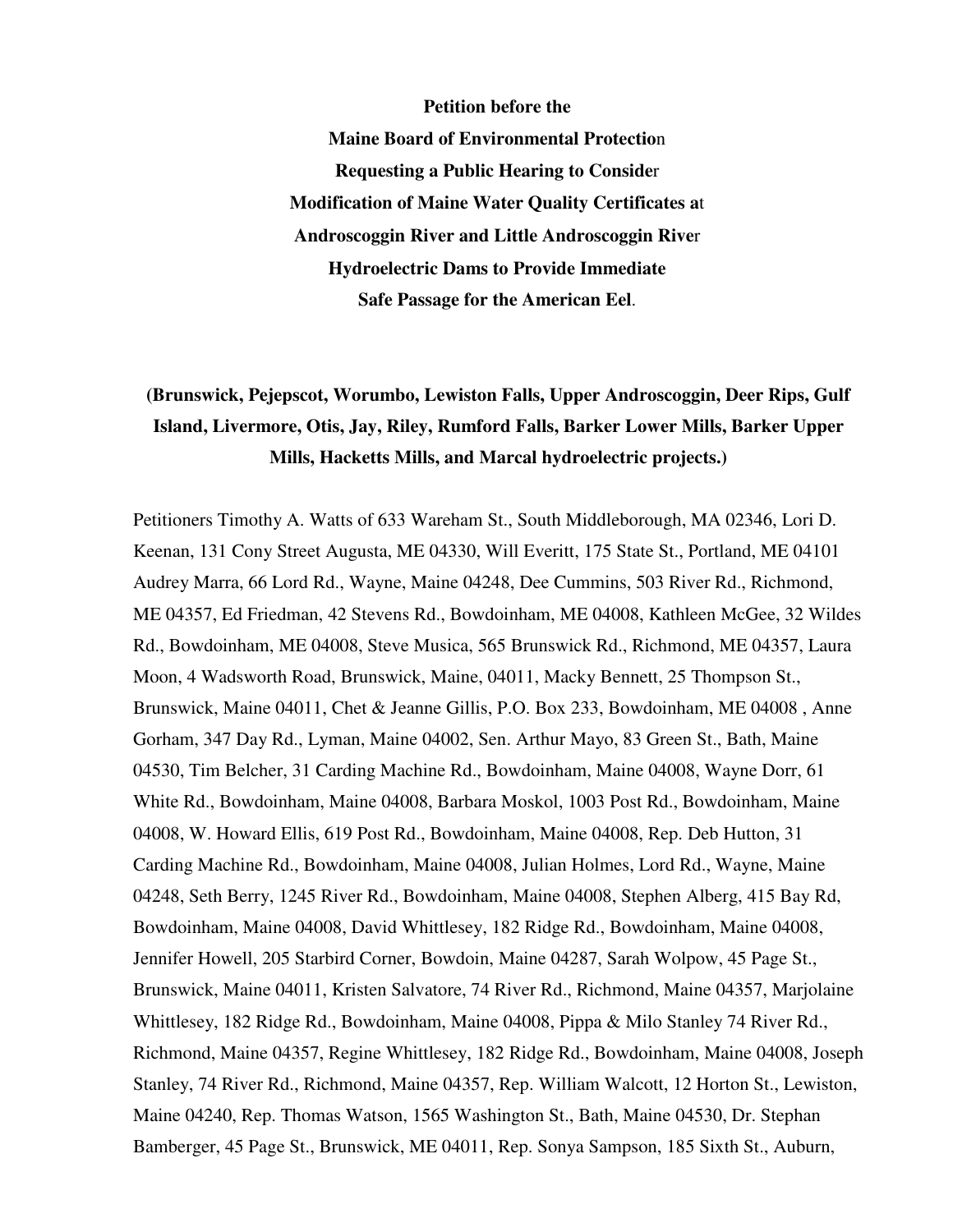ME 04210, Rep. Sean Faircloth, P.O. Box 1574, Bangor, ME 04401, Dr. Richard Evans, 184 Bay Rd., Bowdoinham, ME, 04008, Rep. Margaret Craven, 41 Russell St., Lewiston, ME 04240, Sen. Joseph Perry, at 237 Grove St., Bangor, ME 04401, Rep. Joanne Twomey, 246 Elm St., Biddeford, ME 04005, Sen. Ethan Strimling, 211 Spring St., Portland, ME 04102, Rep. Elaine Makas, 10 Sheffield Ave., Lewiston, ME 04240, Sen. Dennis Damon, 256 Oak Point Rd., Trenton, ME 04605, Rep. Deborah Simpson, 84 Summer St., Auburn, ME 04210, Rep. Arthur Lerman, 95 Green St., Augusta, ME 04330, Lucette Musica, 565 Brunswick, Rd., Richmond, ME 04357, David W. Chipman, 103 Reach Rd., Harpswell, ME 04079, Sharon Drake, 1379 Washington St., Bath, ME 04530, Kathie Duncan, 303 River Rd., Woolwich, ME 04579, Paul Dumdey, 346 River Rd., Woolwich, ME 04579, Thomas Mitchell, 2 Wood Pond Road, Brunswick, ME 04011, Beverly Johnson, 263 Sunderland Drive, Auburn, ME 04210, Stephen Alberg, 415 Bay Rd, Bowdoinham, ME 04008, Bertrand Philippon, 14 Mill St., Topsham, ME 04086, Annette Philippon, 14 Mill St., Topsham, ME 04086, Anthony Cammarata, 13 McLellan St., Brunswick, ME 04011, Barbara Collins, 18 Red Fox Run, Harpswell, ME 04079, Vieva Kendig, 1087 West Rd., Bowdoin, ME 04287, Mathieu Duvall, 263 Sunderland Drive, Auburn, ME 04210, Tom Fusco, 66 Board Road, Brunswick, ME 04011, Elizabeth Leonard, 617 E. Neck Rd., Nobleboro, ME 04555, Rock Augostino, 347 Day Rd., Lyman, ME 04002, Douglas H. Watts, 131 Cony St., Augusta, ME 04330 and Friends of Merrymeeting Bay, PO Box 233, Richmond ME 04357 submit this Petition pursuant to Ch. 2 §27 of Department Rules requesting the Maine Board of Environmental Protection convene an adjudicatory hearing to consider Petitioners' evidence supporting the modification of existing water quality certification orders for the above dams to provide immediate safe and convenient upstream and downstream passage for the indigenous American eel (*Anguilla rostrata)* of the Androscoggin River watershed.

#### **I. Standing of Petitioners.**

Chapter 2 §27 of the DEP's Rules for the Processing of Applications and Other Administrative matters provides that any person, including the Commissioner, may petition the Board to revoke, modify or suspend a license. For the purposes of the Chapter 2 Rules, "person" means any individual; partnership; corporation; Federal, state or local government entity; association; or public or private organization of any character; except the agency conducting the hearing." To the extent that standing is construed by the Board or any court in subsequent actions as being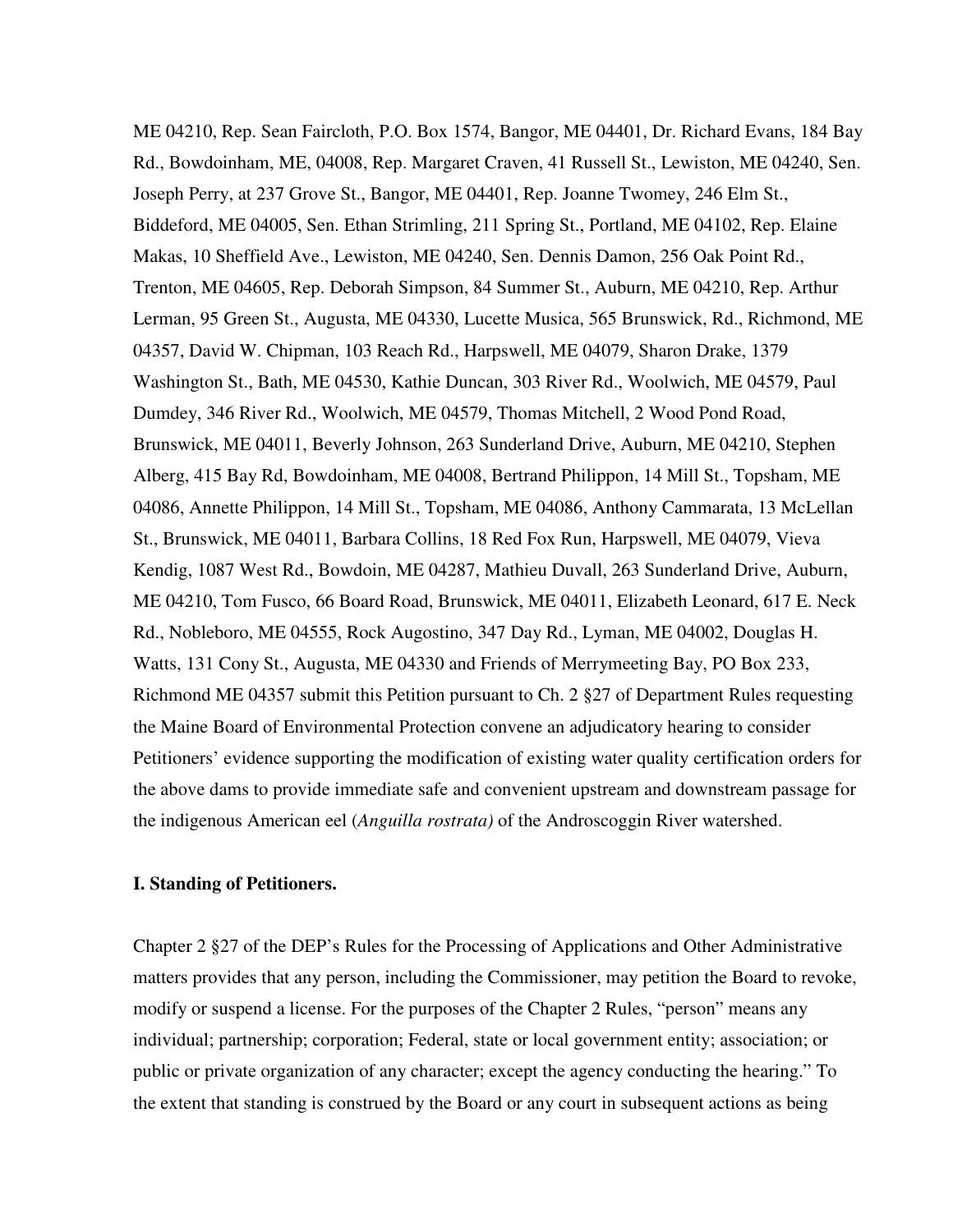limited to any person who can demonstrate a particular interest harmed, it is settled that any harm to aesthetic, environmental or recreational interests confers standing. Fitzgerald v. Baxter State Park Authority, 385 A.2d 189, 196-7 (Me. 1978) (citing Sierra Club v. Norton, 405 U.S. 727 (1972).

### **II. Summary of Petitioners' Claim.**

Petitioners come to the Maine BEP because substantial evidence shows the Androscoggin River and its tributaries are in non-attainment of their state water quality standards and designated uses as fish habitat due to the impact of the subject dams on the indigenous American eel (*Anguilla rostrata*). This non-attainment is due to the lack of any protective measures for the species at the subject dams or within §401 water quality certifications issued for these dams by the State of Maine. Since first constructed these dams have impeded and blocked American eels attempting to migrate upstream and downstream in the Androscoggin River watershed. This impact is exacerbated by the fact that those American eels which surmount one or several of the dams as juveniles are frequently killed in the hydroelectric turbines of the same dams as the eels attempt to reach the Atlantic Ocean as adults. Recent experience in Maine shows these negative impacts can be prevented through cost-effective, technological methods.

Only very recently has the State of Maine appreciated the significant impact of hydroelectric dams on American eels in Maine's waters. Only very recently has the State of Maine included protective measures for American eels in §401 water quality certifications at hydroelectric dams in Maine. All but two of the Maine water quality certifications for the subject dams were issued by Maine BEP well before Maine BEP became aware of the severe impact of hydroelectric dams on American eels. These water quality certifications make no mention of American eel nor provide them any protection at the subject dams. State law expressly grants Maine BEP the

<sup>&</sup>lt;sup>1</sup>Documents show Maine environmental agencies have been aware of the killing of large numbers of migrating American eels at hydroelectric dams since as early as the 1980s but rejected requests by commercial eel fishermen and citizens to stop the killing . *See:* Nov. 2004 citizen petition to the U.S. Dept. of Interior to list the American eel as an endangered species in Exhibit Three.

<sup>&</sup>lt;sup>2</sup>Maine BEP issued §401 water quality certification orders for the Gulf Island and Deer Rips Dams on Sept. 21, 2005. Maine BEP rejected requests by citizens to include provisions to protect American eel at these dams in the certification orders. The orders contain no protective provisions.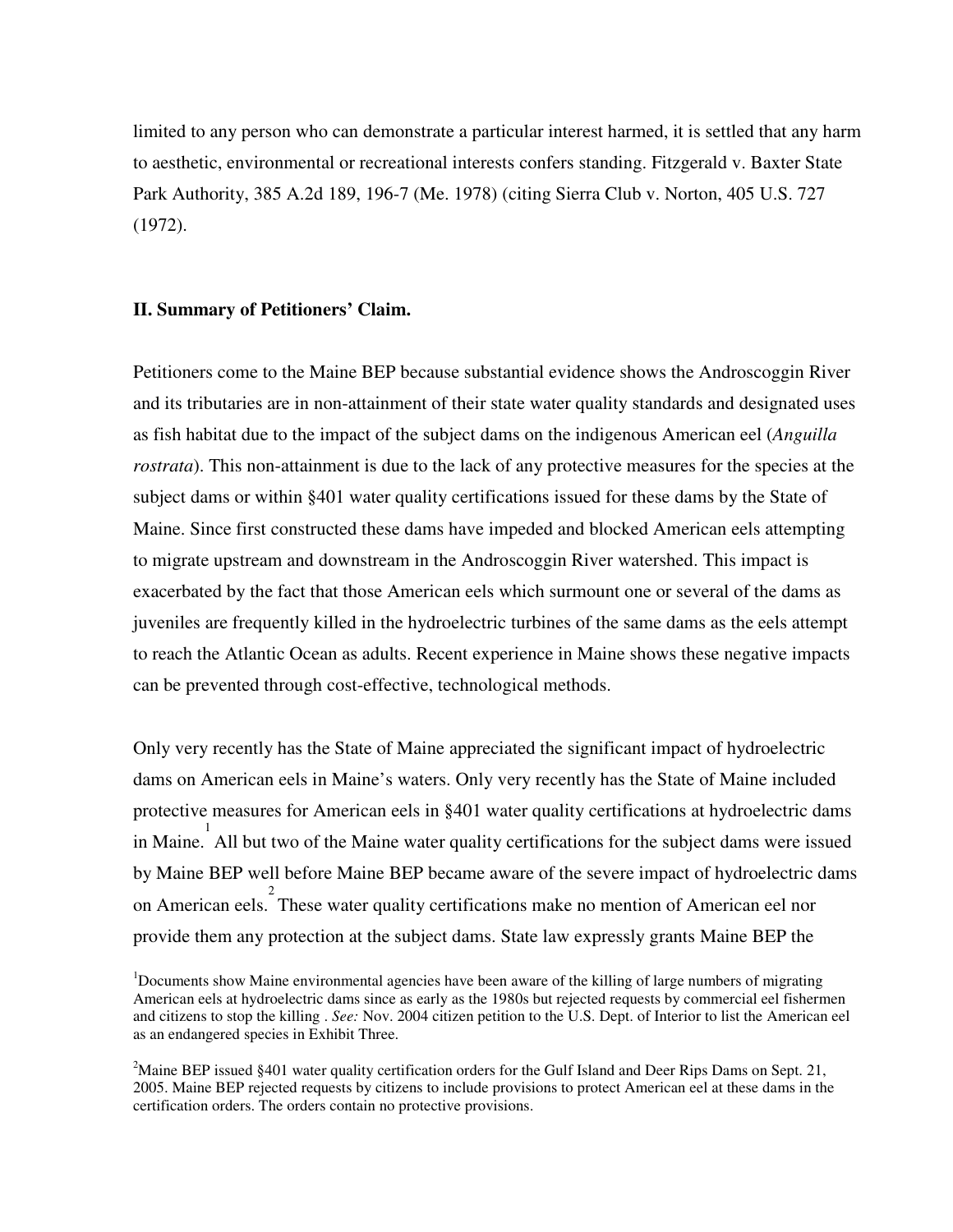authority to correct these deficiencies today by modifying water quality certifications it has already issued. In addition to this express authority Maine BEP has, through its powers delegated by the Maine Legislature, an affirmative burden to prevent violations of Maine water quality standards and designated uses at any time it discovers them. Under Maine and federal law, violations of water quality standards cannot be grandfathered. Compliance must be actual and present. See the following*:* 

"Congress intended the Clean Water Act to comprehensively prevent, reduce and eliminate water pollution in all its forms and to preserve the states' responsibilities and rights to do so within their bounds. CWA §101, 33 U.S.C. §1251. 'Pollution' could not be more broadly defined --any 'manmade or man-induced alteration' of the 'integrity of water.' CWA §502(19). The CWA 'expressly recognizes that water 'pollution' may result from 'changes in the movement, flow or circulation of any navigable waters ... including changes caused by the construction of dams.' PUD No. 1, 511 U.S. at 719-20 (quoting 33 U.S.C. §1314(f)(2)(F)." (State of Maine Respondent's Brief to U.S. Supreme Court in re: writ of certiorari of S.D. Warren. at 24.)

"The operation of dams affects water quality by obstructing the river and thereby creating or contributing to pollution." *Id.* at 24.

"There is also no dispute that each of these facilities, like almost all other hydropower projects, contribute to 'pollution' as that term is defined under  $\S502(19)$  because each alters the chemical, physical and biological integrity of the water, causing the River to fail to meet water quality standards. Specifically, the Facilities do this by ... blocking fish to their spawning and nursery waters." *Id.* at 10.

"Petitioner's Facilities --and hundreds of dams like them --indisputably create pollution and contribute to the non-attainment of water quality standards." *Id.* at 26.

"The states are 'the prime bulwark in the effort to abate water pollution,' and '[one] of the primary mechanisms through which the States may assert the broad authority reserved to them is the certification requirement set out in section 401 of the Act.'" *Id.* at 24, quoting from *Keating v. Federal Energy Regulatory Commission*, 927 F.2d 616, 622 (D.C. Cir. 1991).

"[T]here is no statutory language or legislative history exempting FERC licenses from §401, and as discussed *infra*, the contrary is true. *See also*, *Escondido Mut. Water Co. v. La Jolla Band of Mission Indians*, 466 U.S. 765, 772-77 (1984) (Congress has created a multilayered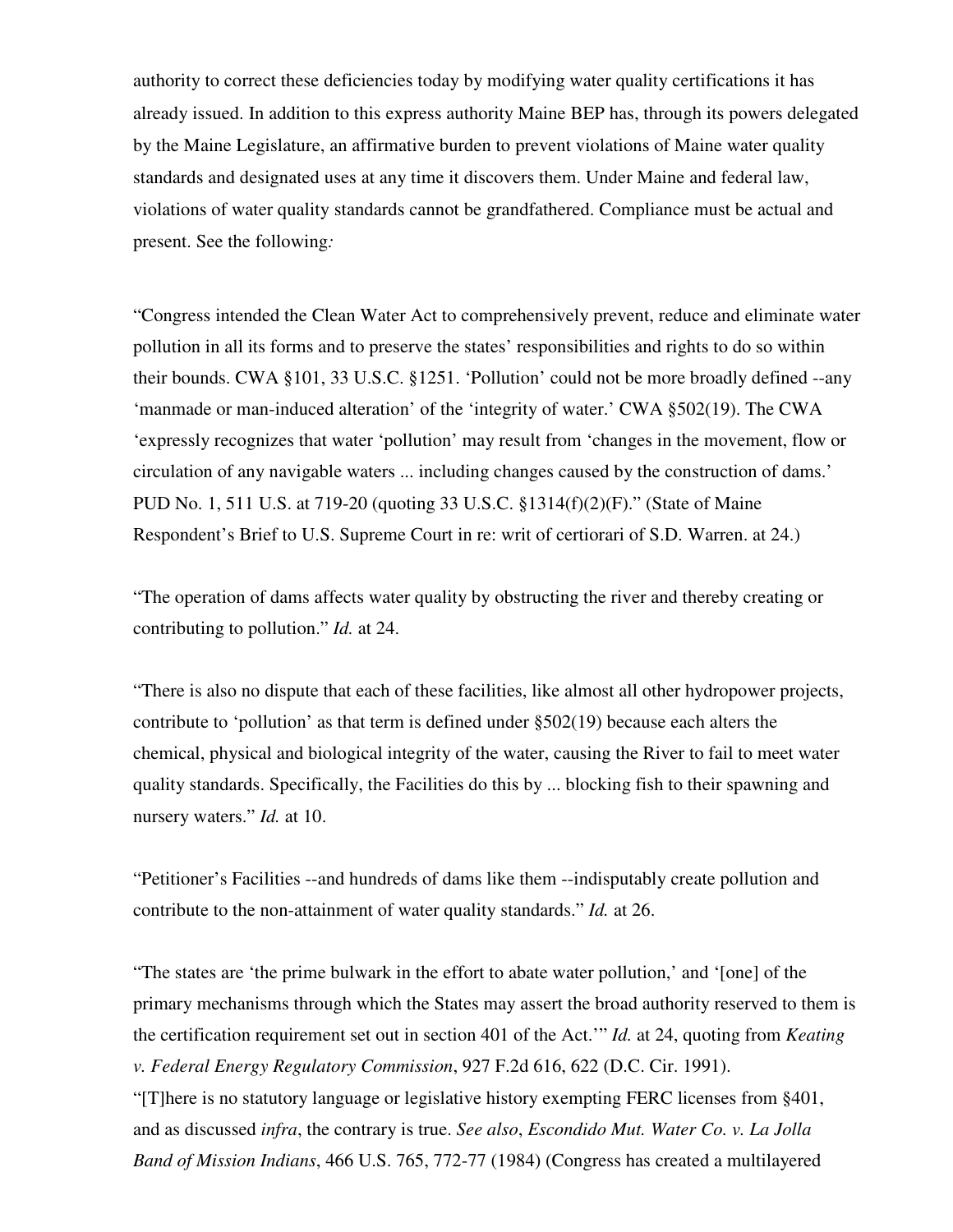approach, wherein other agencies have authority to insist on conditions in FERC licenses)." *Id.*  at7, fn. 6.

"Federal agencies must nonetheless incorporate the conditions of a state issued certification in any license or permit, 33 U.S.C. §1341(d), and cannot review the substance of state-imposed certification conditions, *American Rivers v. FERC*, 129 F.3d 99, 107-112 (2nd Cir. 1997)." *Id*. at 32, fn. 23.

"But for §401, the states would have no control over the water quality impacts of federally licensed hydropower facilities." *Id.* at 7.

"A statute should be interpreted so that its manifest purpose, policy or object can be accomplished." *Id.* at 23, quoting from *John Hancock Mut. Life Ins. Co. v. Harris Trust Savings Bank*, 510 U.S. 86, 94 (1993); 3 Singer, §58.6 at 107.

"The achievement of state water quality standards is one of the [Clean Water] Act's central objectives." *Arkansas v. Oklahoma*, 503 U.S. at 106.

"A project that does not comply with a designated use of the water does not comply with the applicable water quality standards." *PUD No. 1 of Jefferson County v. Washington Dept. of Ecology*, 511 U.S. at 714-715 (1994).

"A State may impose conditions on certifications insofar as necessary to enforce a designated use contained in the State's water quality standard." *Id.* 

"Washington's Class AA water quality standards are typical in that they contain several openended criteria which, like the use designation of the river as a fishery, must be translated into specific limitations for individual projects." *Id*. at 716.

"The record in this case demonstrates that Warren's dams ... have blocked the passage of eels and sea-run fish to their natural spawning and nursery waters." Maine BEP. April 2003. Findings of Fact and Order on Presumpscot River Dams.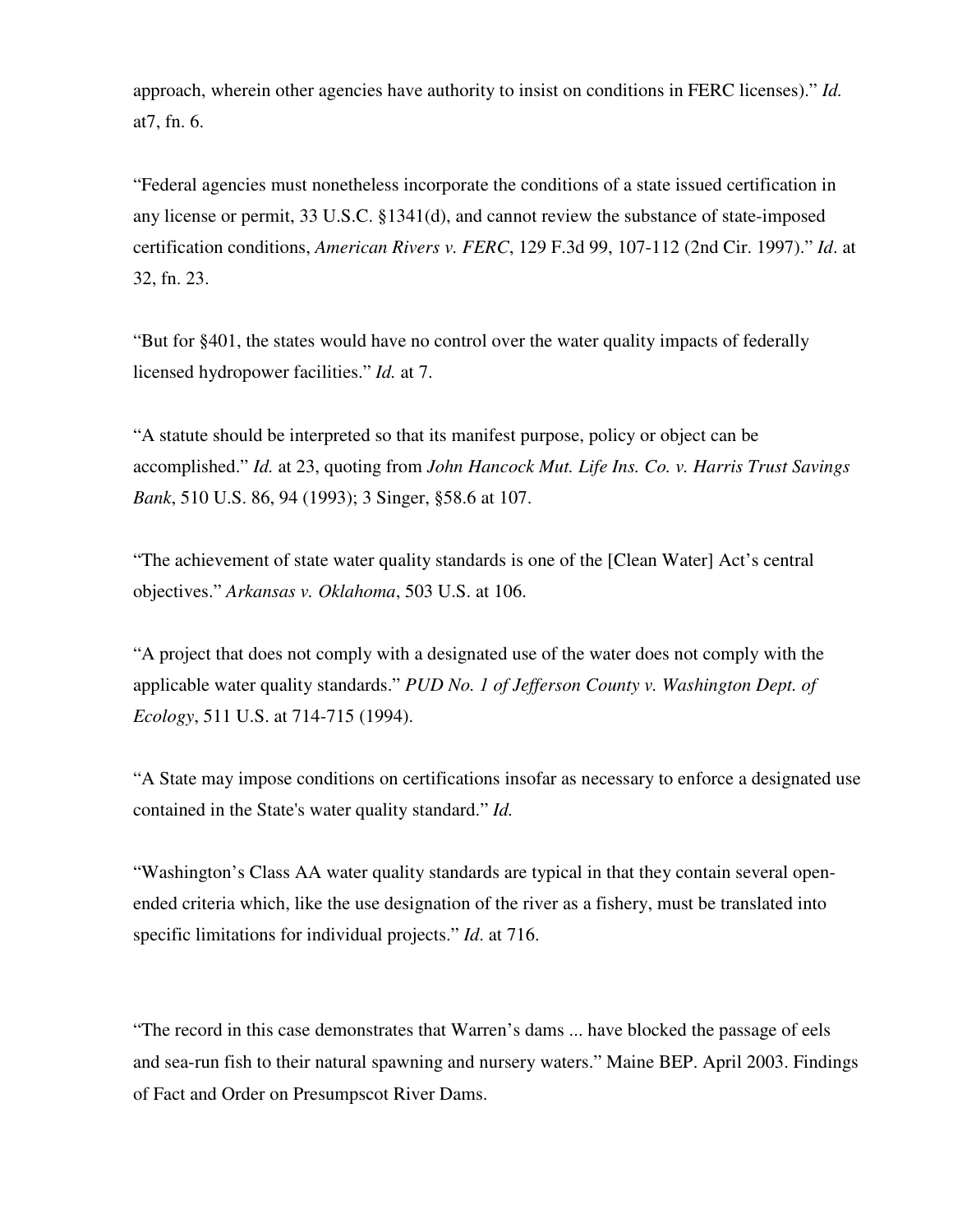"All we ask is that activities that threaten to pollute the environment be subjected to the examination of the environmental agency for the state for an evaluation." Maine Senator Edmund S. Muskie. 117 Cong. Rec. 38,854 (1971).

"No polluter will be able to hide behind a Federal license or permit as an excuse for a violation of water quality standard[s]." *SD Warren v Maine BEP.* Supreme Court of the United States. May 2006 No. 04-1527

Petitioners cite the above authorities because they support the factual and legal basis of Petitioners' claim. State and federal law require immediate safe passage for American eel at Androscoggin River dams. The State of Maine has the responsibility and authority to require immediate provision of such passage through modification of §401 water quality certifications for these dams. Statute compels Maine do so.

## **III. Evidentiary Basis Supporting the Need for a Public Adjudicatory Hearing on this Claim.**

## **A. Introduction to the American eel.**

Morgan (1930) states: "American eel are snake-like fishes which live in fresh water from their early youth to breeding time and then migrate into salt water, never to return again. The eels which come up the streams are the young ones of another generation which have traveled the long and unknown way from the sea. Full grown eels are about three feet long, plain colored, greenish brown above and pale greenish gray beneath. Every inch of their bodies is sinuous and flexible, well earning the phrase 'squirms like an eel.' During their freshwater sojourn eels usually live on the muddy bottoms of streams or in stream fed ponds. Although they generally seek deep streams they often work their way up brooks along the coast. It is a surprising but not a unique experience to catch an eel on the hook which is meant for a brook trout. Sometimes eels come out of the water and hide under muddy stones in swampy ground a few feet from the shores and they have been seen foraging on the sand along the stream sides. Eels eat almost any animals dead or alive --insect, fishes, frogs and water-rats --as well as aquatic plants. The life history of eels was not completely known until 1925 when Schmidt published his studies of both American and European species.

The breeding place of American eels appears to be north of the West Indies, west and south of the regions where European eels breed. Eels spawn in deep waters and their eggs hatch into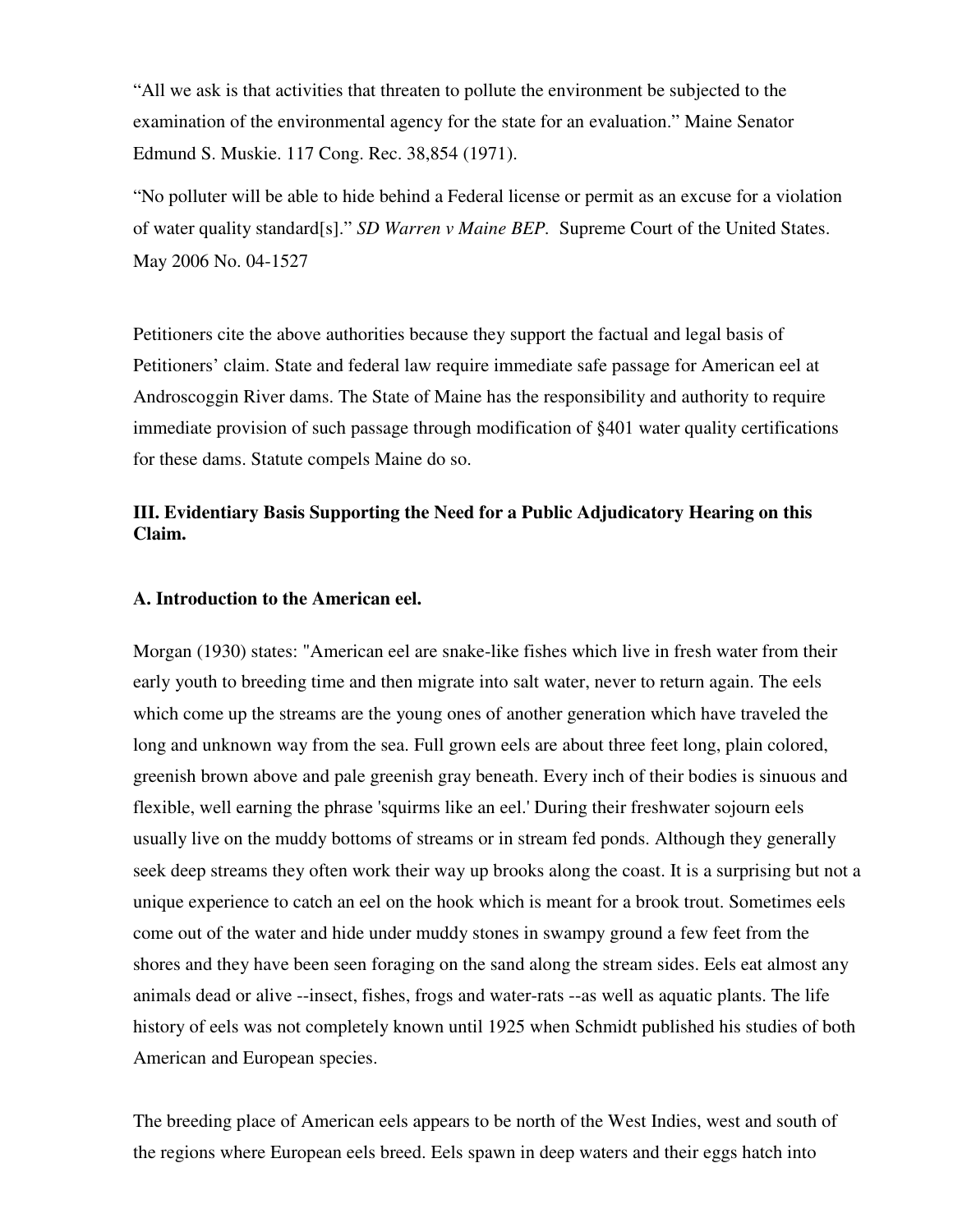transparent floating larvae. American eels keep their larval form for about a year during which they drift near the surface. Then they are caught in the current of the Gulf Stream and carried toward the American coasts. Only when they near the coastal waters, at a depth of 3,000 feet or less, do they begin to take on the shape of adult eels. Finally small eels but two or three inches long begin to come up the rivers in great numbers. In Rhode Island young eels go up the Taunton River through April and May; in some other rivers they appear later; in many of them, thousands can be seen on the mud flats at river mouths when the tide is out. Like lampreys they rest by day and travel by night, with unbroken persistence working their way up toward the regions forsaken by their parents. Only the females persevere to the headwaters; the males stay in the lower parts of the stream. They live in these places for a number of years and then another change comes over them. They cease eating, their skins turn white and shimmering and they begin their long journey to the sea. These are the 'silver eels' which are caught in traps, as they journey downstream, resting by day and moving by night. Size --three to four feet."

American eel are among the longest-living animals in North America. Female American eel in northern latitudes can reach ages of 20-50 years old before their sole spawning migration to the Sargasso Sea. A record exists of an American eel living 88 years in captivity (Gail Wippelhauser, Maine Department of Marine Resources, personal communication to Douglas Watts, 1996).

The executive summary of the Atlantic States Marine Fisheries Commission's Interstate Fishery Management Plan for American Eel (2000) states: "The American eel occupies and is exploited in fresh, brackish and coastal waters along the Atlantic from the southern tip of Greenland to northeastern South America. The species has a catadromous life cycle, reproducing only in the Sargasso Sea and spending the majority of its life in freshwater. After hatching and ocean drift, initially in the pre-larval state and then in the leptocephalus phase, metamorphosis occurs. In most areas, glass eel enter the nearshore area, although there have been reports of leptocephalus found in freshwater. Glass eel, elvers, yellow and silver eel are found in the marine environment during part of their life cycle. Elvers, yellow eels and silver eel also make extensive use of freshwater systems." The full text of the Atlantic States Marine Fisheries Commission's Interstate Fishery Management Plan for American Eel (2000) provides a detailed description of what is currently known of the life history, habits and habitat requirements of the American eel. This Plan is included with this petition in Exhibit Three and its contents are incorporated into this petition by reference.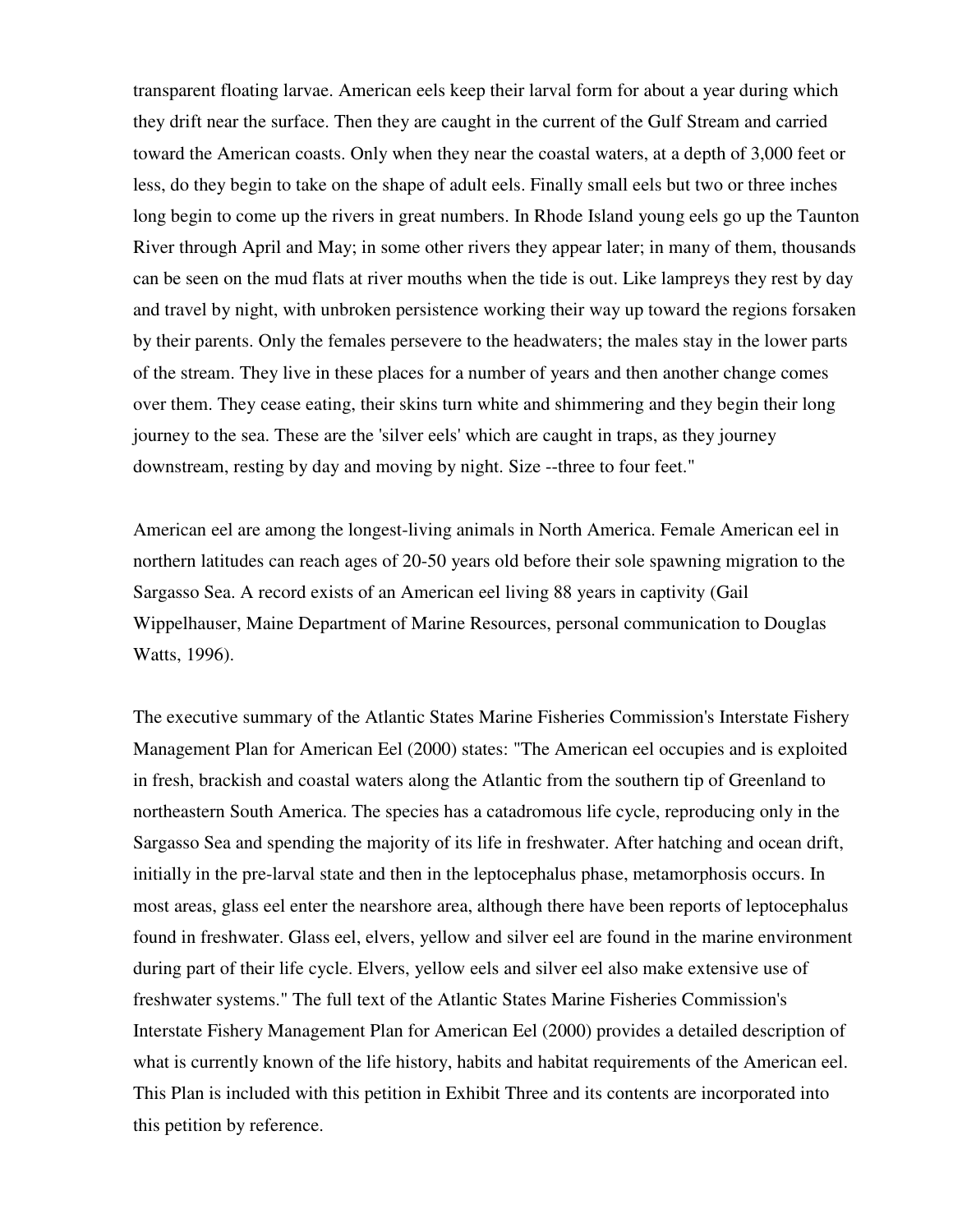Humans have watched, caught and eaten American eel living in the waters of the United States of America since the last Ice Age. In 1991, a prehistoric wooden-stake fish weir was discovered at the mouth of Alder Stream on Sebasticook Lake in Newport, Maine. Radio-carbon dating of the wooden stakes by archaeologists with the University of Maine at Farmington revealed the sharpened wooden stakes of the fish weir range in age from 5,800 to 1,700 years old. The Sebasticook Lake fish weir is the oldest known fish weir in North America (Bruce Bourque, Chief Archaeologist, Maine State Museum, personal communication to Douglas Watts, October 2004).

The location of the Sebasticook Lake fish weir, at the mouth of Alder Stream, suggests it was used to capture female American eels during their fall migration to the Sebasticook River, the Kennebec River and the Atlantic Ocean. Since the 18th century, a rapids at the end of a long deadwater on the Sebasticook River in Burnham, Maine is called "Eel Weir Rips" due to longterm use of the site to catch female American eels during their migration to the Atlantic Ocean. The downstream "V" orientation of a prehistoric stone fish weir on the Satucket River in East Bridgewater, Massachusetts suggests it was used by Native Americans to capture female American eels moving downstream from Monponsett and Robbins Ponds during their fall migration to Narragansett Bay and the Atlantic Ocean. Lithic artifacts found at the weir by archaeologists with Bridgewater State College date the Satucket River stone fish weir to 2,500 B.P.

Dohne (2004) states of the Susquehanna River: "Long before the rivers were dammed and polluted by the white man, the American Indians were well-acquainted with the autumn migration of the eel. Swatara, as in Swatara Twp. and Swatara Creek, is the anglicized word for a Susquehannock Indian term meaning "where we eat eels." With a caloric value six times that of any other freshwater fish, the eel was a prized catch, tasting somewhat like chicken, though quite bony. It was smoked for winter and "travel" rations. Weirs, or V-shaped rock formations pointing downriver, were fashioned to funnel migrating adult eels into basketlike traps. In some stretches of the lower Susquehanna, remnants of weirs can be spotted during low-water conditions."

Eckstorm (1938) states that Kenduskeag Stream, a tributary of the Penobscot River entering tidal waters at Bangor, Maine receives its name as an "eel spearing place" in the Penobscot Indian language. Eckstorm states the name of tidal stream on the Kennebec River in Pittston, Maine -- Nehumkeag Brook --has a similar derivation and meaning.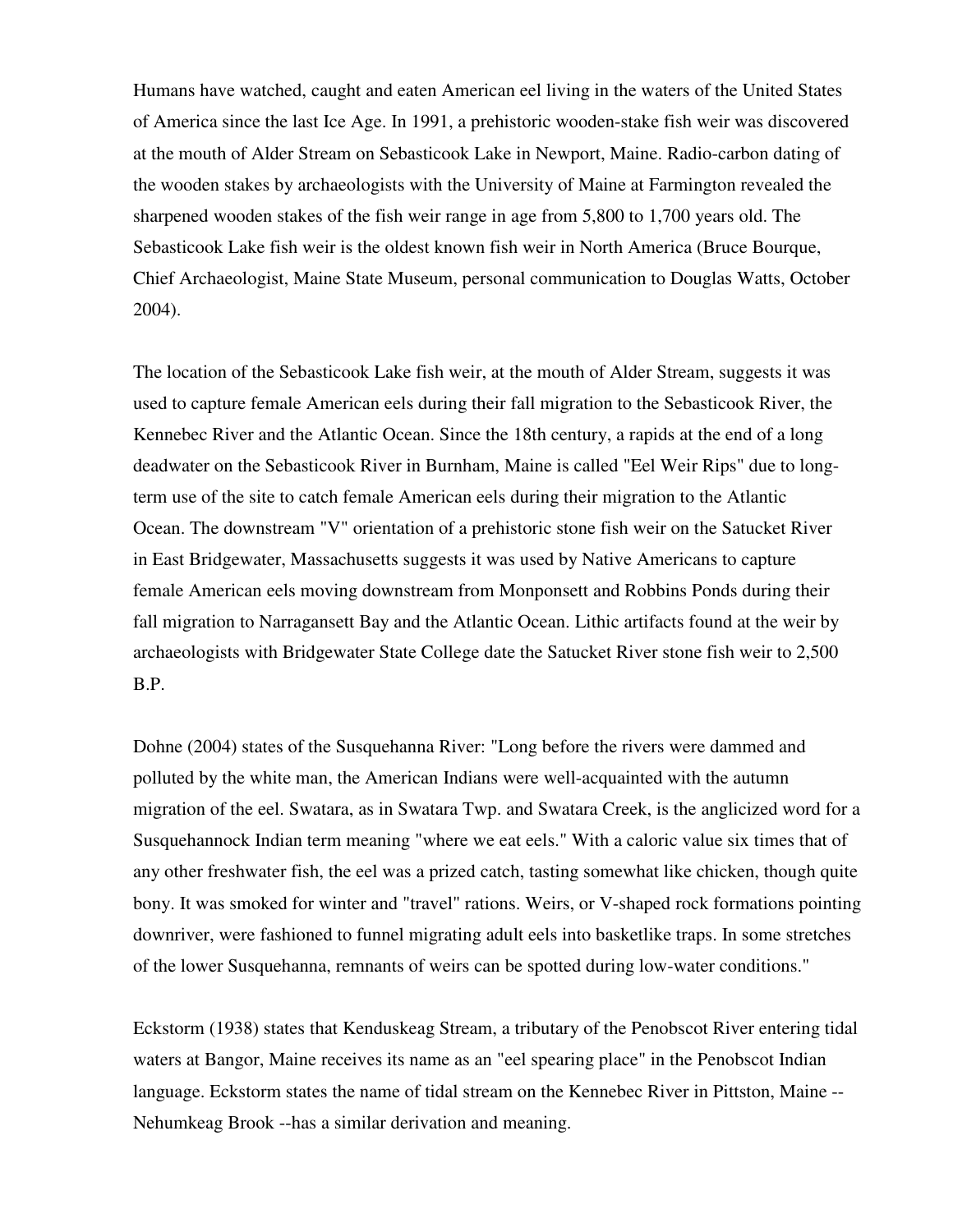ASMFC (2000) states: "Since the early 17th century, Native Americans have harvested eel for food and cultural sustenance. Today, commercial and recreational fisheries for American eel are seasonal, but remain economically important by providing both direct and indirect employment ... Since the fishery's peak in the mid 1970s at 3.5 million pounds, commercial landings have declined significantly to a near record low of 868,215 pounds in 2001. Recreational data concerning eel harvest appears to indicate a decline in abundance. According to the NMFS Marine Recreational Fisheries Statistics Survey, recreational harvest in 2001 was 10,805 eel, a significant decrease from the peak of 106,968 eel in 1982." ASMFC (2000) further states: "Harvest pressure and habitat loss are listed as the primary causes of any possible historic and recent decline in abundance of American eel (Castonguay et al. 1994a and 1994b). Several factors contribute to the risk that heavy harvest may adversely affect eel populations: (1) American eel mature slowly, requiring 7 to 30+ years to attain sexual maturity; (2) glass eel aggregate seasonally to migrate; (3) yellow eel harvest is cumulative stress, over multiple years, on the same year class; and (4) all eel mortality is pre-spawning mortality."

The American eel is in steep decline across its range in the United States of America. Juvenile recruitment to the St. Lawrence River system and Lake Ontario has virtually ceased during the past decade. The number of juvenile eels migrating into the St. Lawrence River has fallen from 935,000 individuals in 1985 to approximately 8,000 in 1993 and to levels approaching zero in recent years (ASMFC 2000). Dohne (2004) states: "Lake Ontario, which had as many as 10 million eels two decades ago, now holds only tens of thousands, according to Ontario's Ministry of Natural Resources. The Ministry says Ontario's commercial eel harvest peaked at more than 500,000 pounds in 1978. Last year's take was a fraction of that, or 30,000 pounds. Ontario officials blame the eel's plight on overharvesting, migration barriers, climate conditions and hydro-dam turbines. Monitoring of St. Lawrence River hydro dams reveals that 46 percent of adult eels exit the turbines dead."

The number of juvenile eels counted annually at the Conowingo Dam on the Susquehanna River has declined from a peak of 126,543 in 1974 to nearly zero in recent years (ASMFC 2000). At the November 18, 2002 meeting of the ASMFC Eel Management Board, Mr. Richard Snyder, ASMFC representative for Pennsylvania, stated: "No American eels really pass the Conowingo Fish Lift, based on the annual samplings there lately."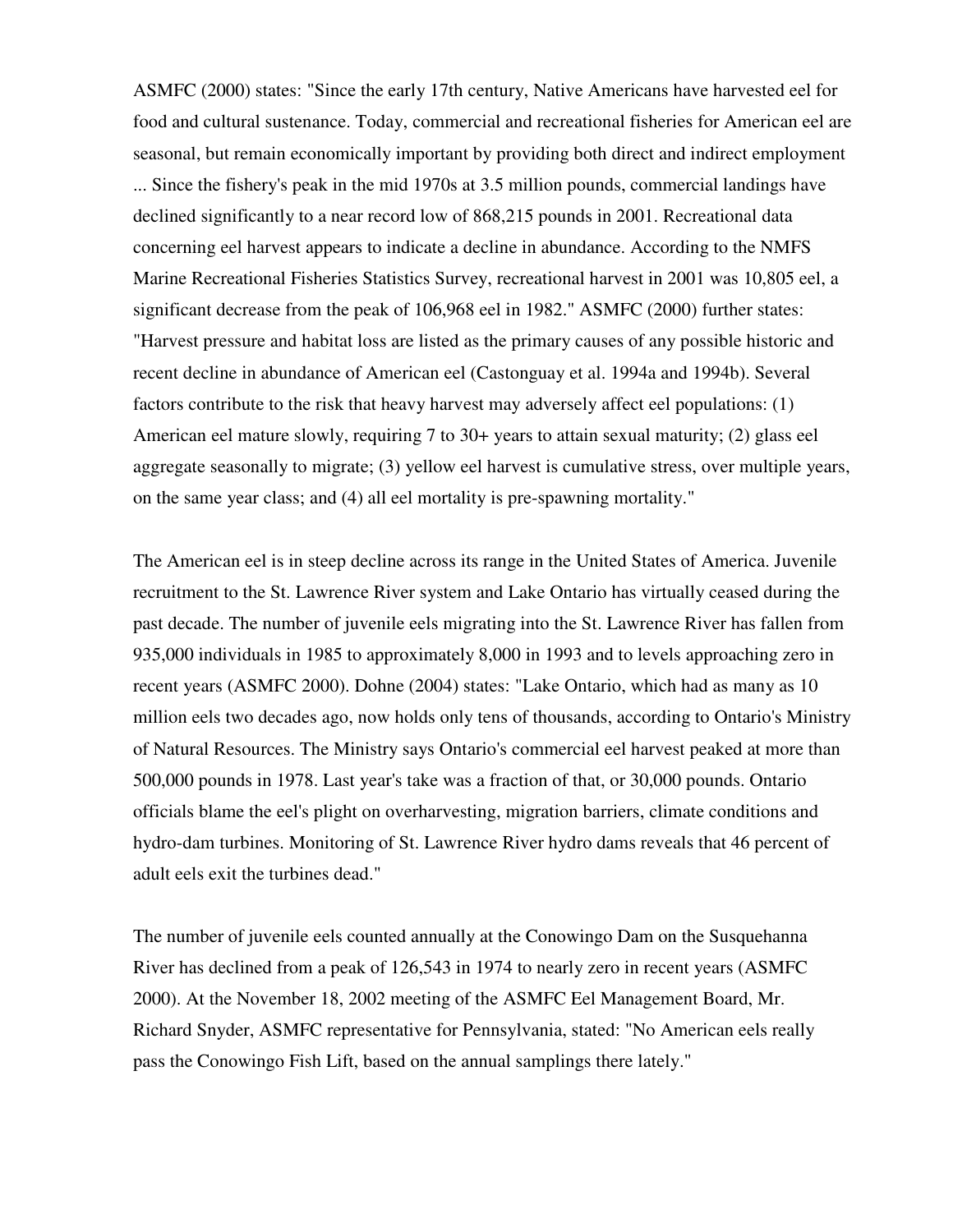U.S. harvests of American eel on the Atlantic Coast have declined 64 percent of the long-term average since 1950; almost 44 percent below the 20-year average; and about 30 percent below the five year average, based on 2002 harvest reports collected by the Atlantic States Marine Fisheries Commission (Geer 2004). ASMFC (2000) states: "Harvest pressure and habitat loss are listed as the primary causes of any possible historic and recent decline in abundance of American eel (Castonguay et al. 1994a and 1994b). Several factors contribute to the risk that heavy harvest may adversely affect eel populations: (1) American eel mature slowly, requiring 7 to 30+ years to attain sexual maturity; (2) glass eel aggregate seasonally to migrate; (3) yellow eel harvest is cumulative stress, over multiple years, on the same year class; and (4) all eel mortality is pre-spawning mortality. Habitat losses have been a chronic problem since the arrival of the Europeans. Blockage of stream access, pollution and nearshore habitat destruction limit habitat availability for eel. Castonguay et al. (1994b) indicated that oceanic changes may now also contribute to decline in eel abundance. Busch et al. (1998) estimated that diadromous fish, dependent on access to Atlantic coastal watersheds, may be hindered from reaching up to 84 percent of upstream habitats."

On August 14, 2003, eel biologists from 18 countries meeting in Quebec, Canada, drafted and unanimously approved a declaration titled: The Quebec Declaration of Concern: Worldwide Decline of Eels Necessitates Immediate Action. This declaration was written at the 2003 International Eel Symposium, held in conjunction with the 2003 American Fisheries Society Annual Meeting, Quebec, Canada, 14 August, 2003. The Declaration states:

"The steep decline in populations of eels endangers the future of these legendary fish. With less than 1 percent of major juvenile resources remaining, precautionary efforts must be taken immediately to sustain these stocks. In recent decades, juvenile abundance has declined dramatically; by 99 percent for the European eel (*Anguilla anguilla*) and by 80 percent for the Japanese eel (Anguilla japonica). Recruitment of American eel (Anguilla rostrata) to Lake Ontario, near the species' northern limit, has virtually ceased. Eels, which depend on freshwater and estuarine habitats for their juvenile growth phase, anthropogenic impacts (e.g. pollution, habitat loss and migration barriers, fisheries) are considerable and may well have been instrumental in prompting these declines.

Loss of eel resources will represent a loss of biodiversity but will also have considerable impact on socioeconomics of rural areas, where eel fishing still constitutes a cultural tradition. Research is underway to develop a comprehensive and effective restoration plan. This, however, will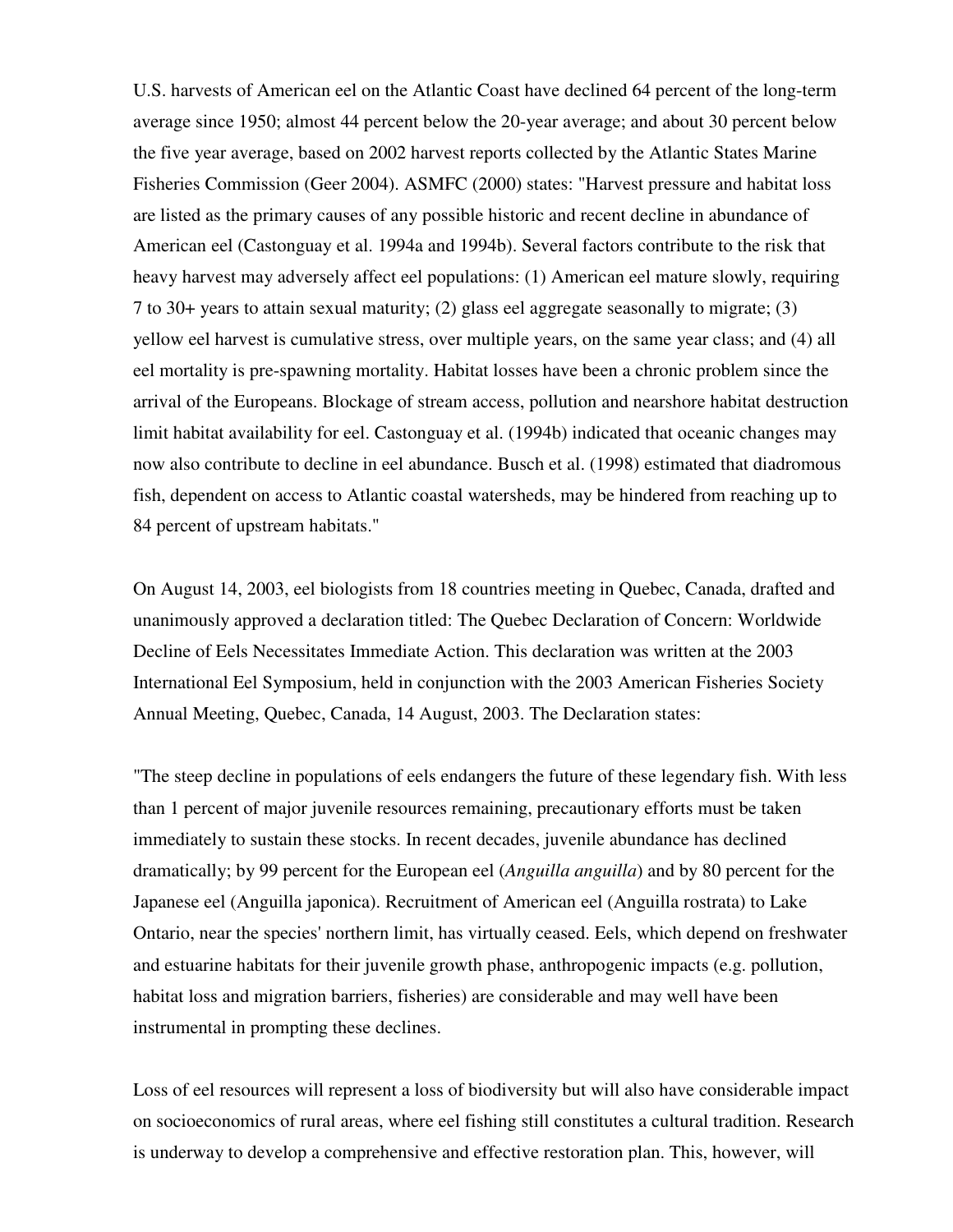require time. The urgent concern is that the rate of decline necessitates swifter protective measures.

As scientists in eel biology from 18 countries assembled at the International Eel Symposium 2003 organized in conjunction with the 2003 American Fisheries Society Annual Meeting in Quebec, Canada, we unanimously agree that we must raise an urgent alarm now. With less than 1 percent of juvenile resources remaining for major populations, time is running out. Precautionary action (e.g., curtailing exploitation, safeguarding migration routes and wetlands, improving access to lost habitats) can and must be taken immediately by all parties involved and, if necessary, independently of each other. Otherwise opportunities to protect these species and study their biology and the cause of their decline will fade along with the stocks."

The entire Androscoggin River watershed in Maine is indigenous habitat for the American eel. Maine fisheries scientists have found American eels living throughout the river drainage, even in the Rangeley Lakes. American eels are extraordinary animals due to their ability and desire to occupy nearly every river, lake and pond in Maine. Unlike resident fish, American eels must gain access to the Androscoggin River watershed by an arduous migration from the mid-Atlantic Ocean. American eels undertake the longest freshwater migration of any fish in North America and historically travelled up the entire Mississippi River to its headwaters in Minnesota. American eels travel farther inland than any other migratory fish native to Maine and consistently turn up in places where no scientist thought they could reach. How the American eel achieves these feats is still much of a mystery.

At each moment during their extraordinary migration, American eels are sought by predators. Oceanic predators include virtually every animal species larger than the eels themselves. Freshwater predators include mink, otter, mergansers, sea gulls, loons, snapping turtles, starlings, bald eagles, great blue heron, egrets, kingfishers, striped bass, brook trout and even dragonfly nymphs. Ancient stone and wooden fish weirs at Sebasticook Lake in Newport, Maine and the Satucket River in East Bridgewater, Massachusetts show humans have been catching and eating American eels in New England for at least the past 5,000 years.

American eels which succeed in migrating to the innermost portions of the Androscoggin River drainage each year are extraordinary animals. These eels have survived a panoply of constant threats to their lives. Nearly all of the eels in freshwater are females. These eels are the breeding stock --the egg supply --for future generations of American eels. Between the ages of 8 and 50,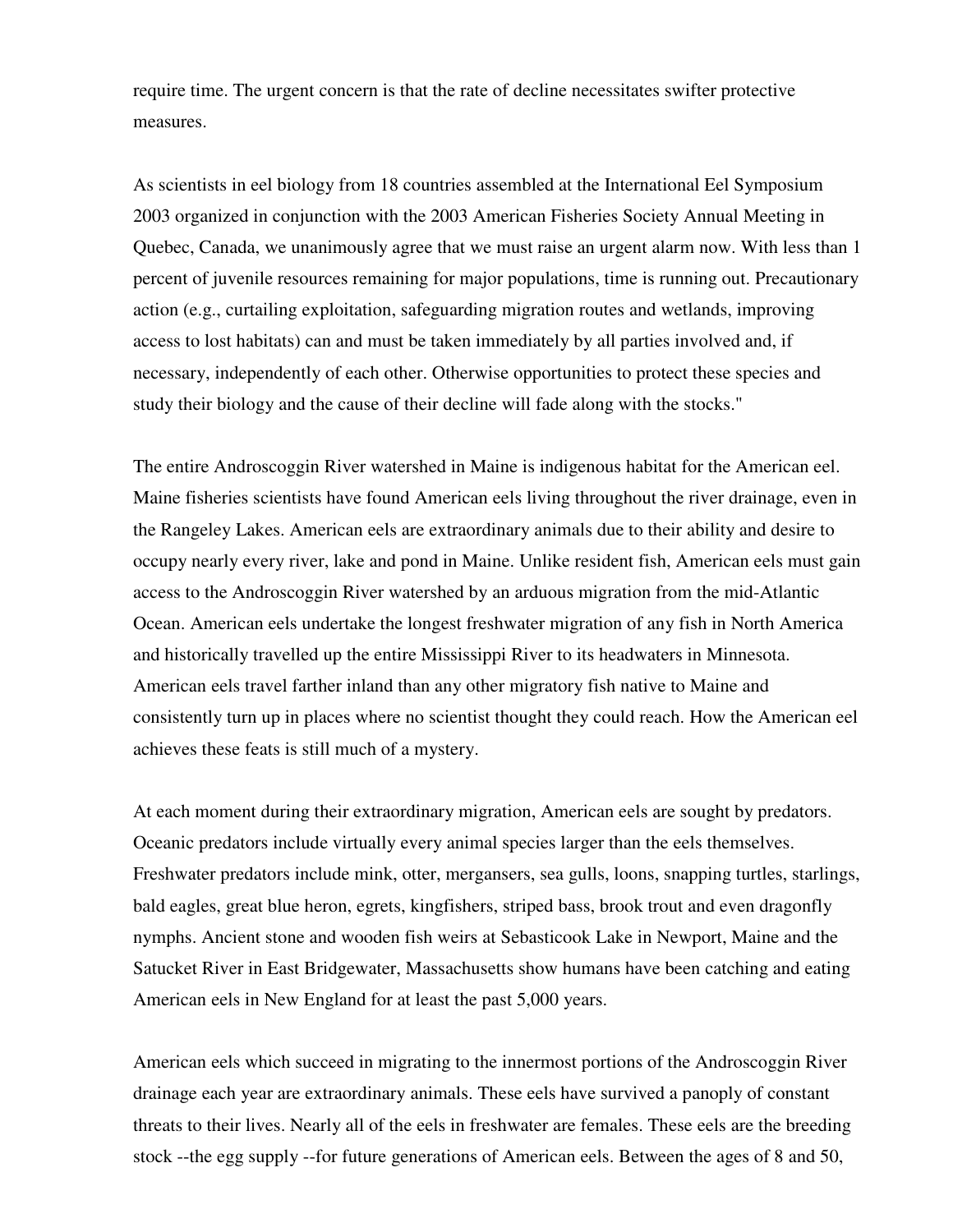these female eels undergo a profound physiological change and prepare themselves for a 2,000 mile migration to their birthplace in the mid-Atlantic Ocean where they will mate, give birth and die.

The life history of the American eel is one of the most miraculous and unique in all of nature. They still live, in sharply decreasing numbers, in nearly all of our backyards. Scientific evidence herein shows that unless humans in the United States begin protecting American eels and their habitat it is likely the American eel will disappear from Earth within our lifetime. Maine citizens are now presented with the same issue which confronted Maine citizens 50 years ago regarding Maine's Atlantic salmon. We are confronted with stark evidence showing a native animal is disappearing before our eyes due to severe, long-term human impacts upon its life and natural environment.

The Atlantic salmon of Maine and the United States are virtually extinct today because humans did not heed obvious warning signs 50 years ago. Because humans did not heed these warning signs for 50 years there are so few Atlantic salmon left in Maine and the United States today that even the most elaborate and expensive restoration efforts may not save them. There are still enough American eels left in Maine and the United States today to save them -but only if we act quickly.

The most important restoration measure Maine citizens can undertake today is to protect the lives of the pregnant female eels which migrate down from Maine's rivers each fall to the Atlantic Ocean to give birth. The Androscoggin River is the third largest in Maine and the fourth largest in New England. The lives of the female American eels of the Androscoggin River --and their precious cargo of eggs --are the subject of this Petition.

## **B. This Petition is necessary because Maine has failed to use its legal authority to require safe passage for American eel at the Androscoggin dams.**

At this procedural moment under Ch. 2 §27, Petitioners merely request the Maine BEP conduct a public adjudicatory hearing on the proffer of evidence made herein. Petitioners assert their proffer of evidence is sufficient for the Maine BEP to find a hearing is warranted. Maine BEP and Commissioner of Maine DEP have had for many years the authority to initiate proceedings to modify water quality certification orders at the subject dams to protect American eels. Maine BEP and Maine DEP have failed to do so. Federal licenses for these dams allow the State of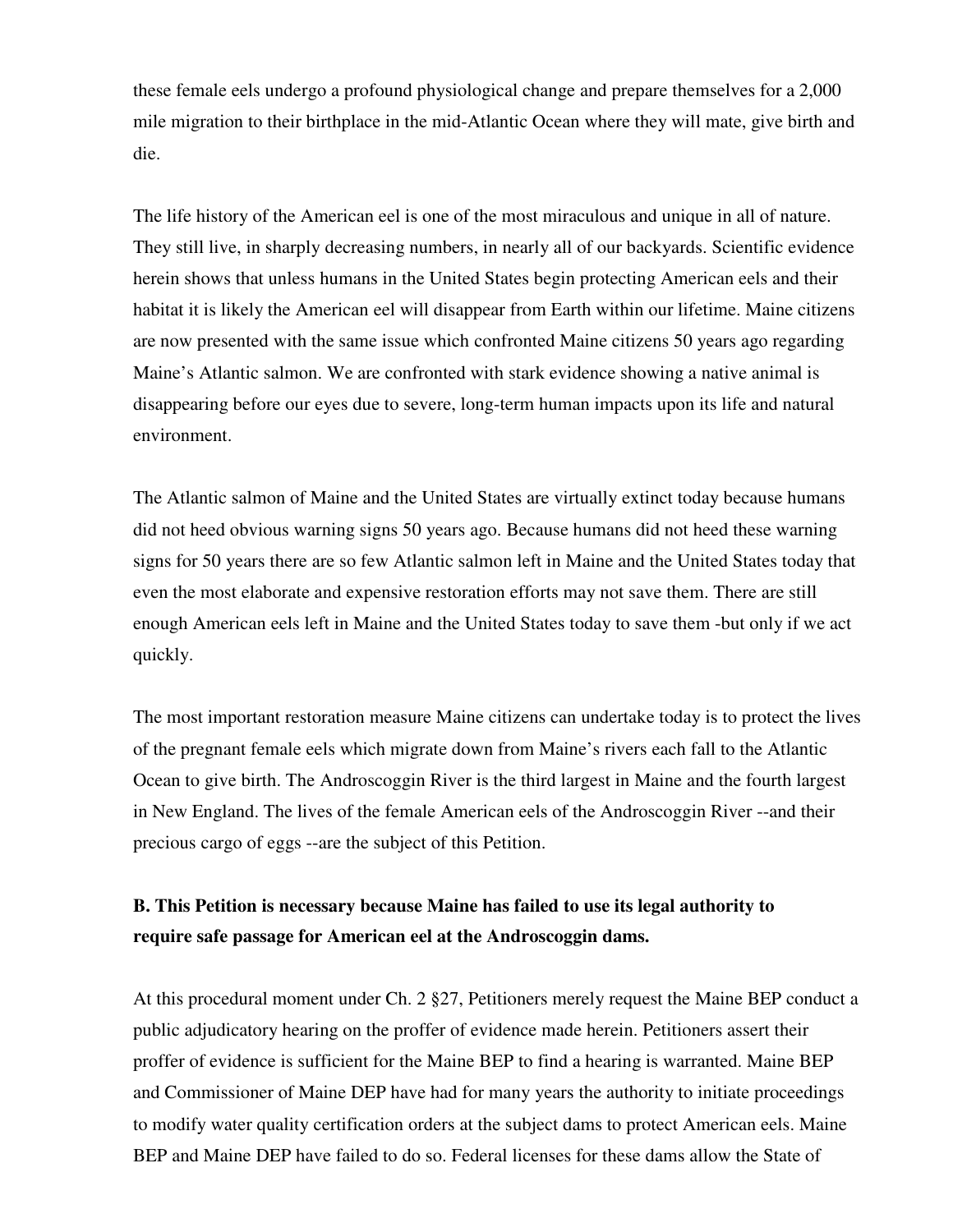Maine and its fisheries agencies to petition the Federal Energy Regulatory Commission and the U.S. Fish & Wildlife Service to make the operational changes requested herein. The State of Maine has failed to do so.

In Sept. 2005, Maine BEP approved water quality certification orders for two of the dams in this Petition, the Gulf Island and Deer Rips dams. Despite timely requests by citizens, Maine BEP refused to require any protection for American eels at these two dams in their water quality certification orders. Petitioners request is made solely because of Maine's repeated failure to require these changes on their own. Maine DEP staff have at times suggested Petitioners should petition FERC to make these changes, thereby relieving Maine BEP of its responsibility to enforce Maine water quality laws.

The lack of safe passage for American eel at these dams is a violation of Maine water quality laws. FERC has no responsibility to enforce Maine laws. Maine BEP does. Maine law allows the BEP to modify previously issued water quality certification orders to ensure Maine water quality laws are not violated. For Maine BEP to suggest Petitioners take their grievance to FERC is an abdication of Maine BEP's responsibility to enforce Maine's laws.

It is not relevant whether Petitioners have other potential regulatory avenues to ensure the Androscoggin River attains its legal water quality standards. FERC regulations and the Federal Power Act afford very limited opportunities for citizens to request changes to existing federal dam licenses. FERC's regulatory process is extremely slow. Unlike under Ch. 2 §27, Petitioners have no legal claim if FERC denies or ignores such a citizen request. Petitioners may informally request the U.S. Fish & Wildlife Service to require eel passage at Androscoggin River dams if USFWS has reserved this authority in licenses for these dams. However, USFWS has no legal obligation to act upon such a request or even respond to it. If a request is denied, citizens have no legal claim against USFWS. Petitioners may informally request the State of Maine and its fisheries agencies make this request to USFWS or FERC. This has already been done by citizens with no response (*See*: Letters of Friends of Merrymeeting Bay and Friends of the Kennebec Salmon to DEP Commr. Dawn Gallagher, July & August 2005). Our Ch. 2 §27 request for a public hearing on this topic before the Maine BEP is the *only* option which allows Petitioners the right to judicial review of our claim in Maine's courts. Ch. 2 §27 affords citizens this right. Petitioners now exercise it.

Maine admits it has numerous regulatory options to ensure safe passage for American eels at the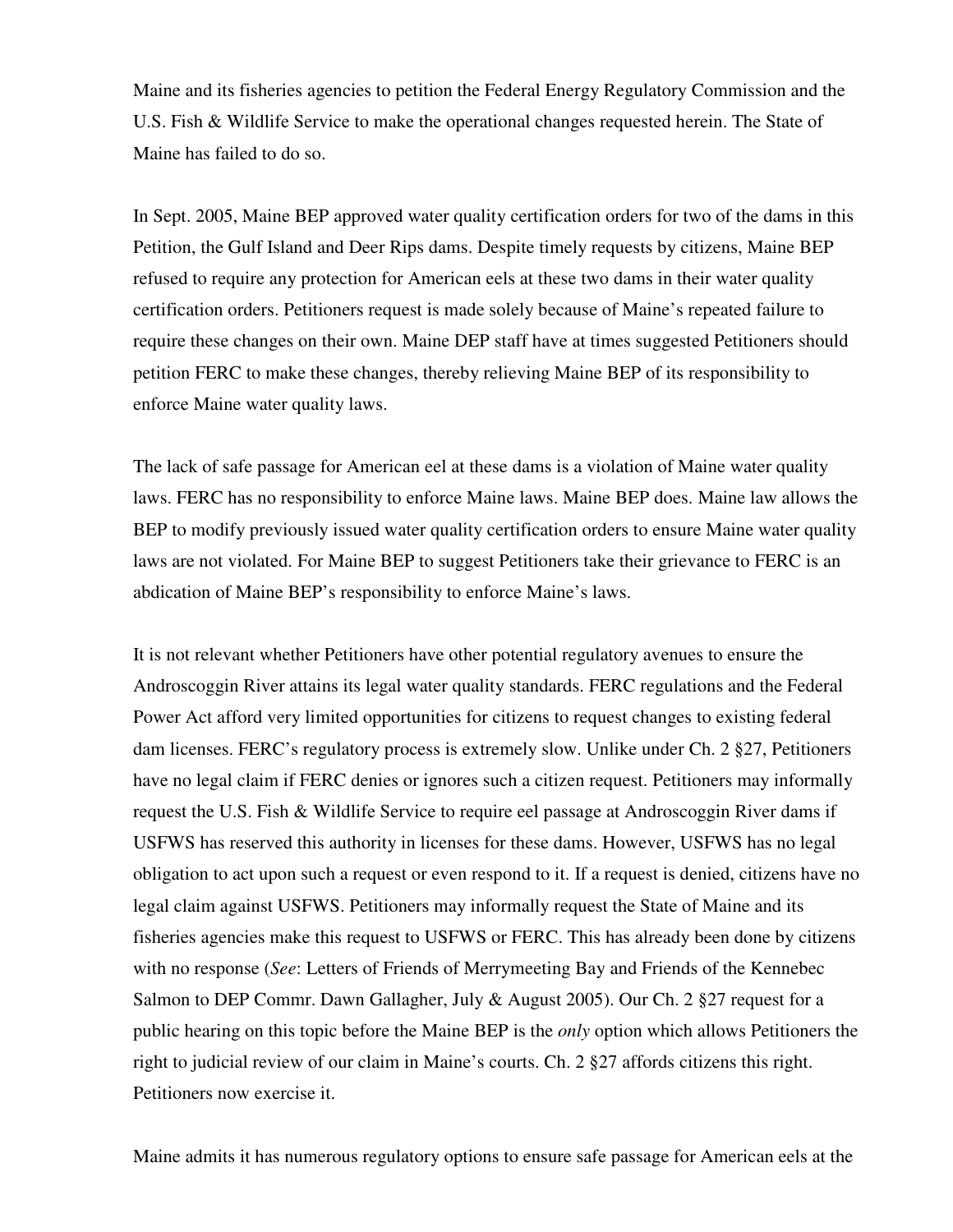Androscoggin dams. But Maine refuses to use them. Our proffer of evidence shows the need for safe eel passage on the Androscoggin is acute and long overdue. It is unknown why Maine refuses to exercise its numerous regulatory options to solve this problem. The only plausible explanation for Maine's inaction is that Maine believes there is no problem. Evidence for the problem is set forth below.

#### **C. Undisputed Factual Evidence.**

In its 2 February 2006 finding of fact the Maine Board of Environmental Protection found substantial evidence showing that: (a) American eel exist today throughout the Androscoggin River watershed; (b) No dams in the Androscoggin River watershed are equipped with safe and effective upstream and downstream passage facilities for American eel; (c) The lack of safe downstream passage for American eels at these dams is likely causing mortality to pregnant, female American eels attempting to reach the Sargasso Sea to give birth.

## **D. The lack of safe and effective passage for American eel at the subject dams is an immediate and ongoing threat to the environment.**

*"The mechanical grind of hydroelectric turbines often kills large numbers of fish that pass downstream." --*Amicus Curiae Brief of 35 of the United States, the Commonwealth of Puerto Rico and the Pennsylvania Department of Environmental Protection on writ of certiorari by S. D. Warren Company. United States Supreme Court. January, 2006.

Ch. 2 §27 requires Maine BEP to hold a public hearing if Petitioners' evidence shows modifications of water quality certification orders are necessary to stop an activity which is a threat to the environment. Ch. 2 §27 does not specifically define the phrase "threat to the environment." Petitioners assert that the killing of American eels in the turbines of dams is a "threat to the environment"; dams which prevent juvenile eels from migrating past these dams are a "threat to the environment"; and dam operations which cause or contribute to the failure of waterbodies to attain their legal water quality standards are a "threat to the environment."

There is no factual dispute whether the Androscoggin River dams affect American eels and their environment. Hydroelectric dam turbines kill adult American eels migrating to the ocean. Hydroelectric dams prevent juvenile American eels from migrating into their freshwater habitat. The Androscoggin is the most intensively dammed river in Maine. Female American eels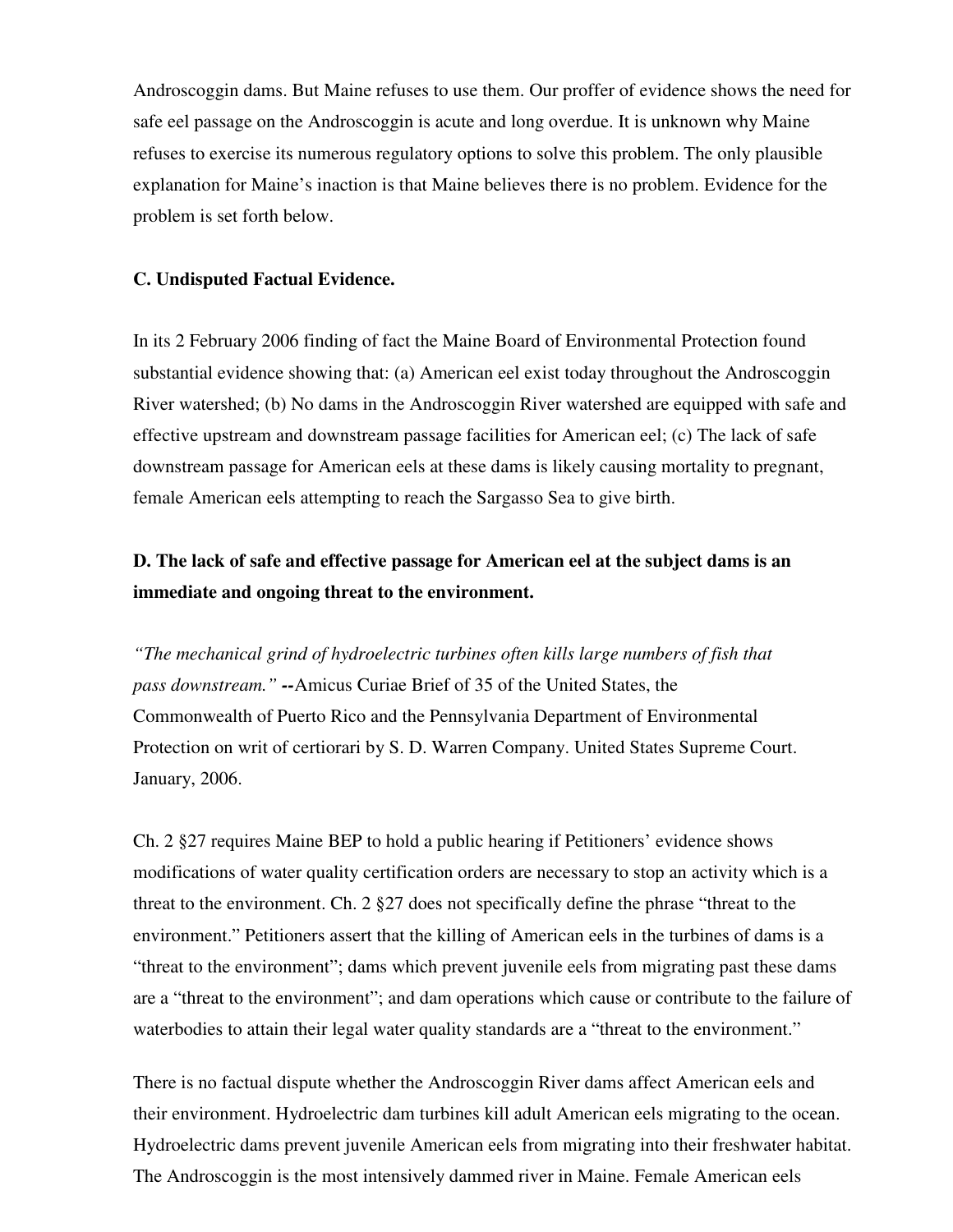migrating from the Androscoggin River above Jay, Maine must pass more than ten hydroelectric dams to reach the Atlantic Ocean. Even at 80 percent *survival* at each dam, the cumulative *mortality* of female American eels would be nearly 90 percent (of 1,000 eels initiating migration, 900 would be killed at the dams and only 100 would reach the Atlantic Ocean). It is without question that prior to dam construction on the Androscoggin, American eels were not subject to 90 percent mortality during their migration down the Androscoggin River past dams which did not exist.

In its Supreme Court Brief at 9, Maine argues that hydroelectric dams cause pollution by blocking the natural migration of fish: "There is also no dispute that each of these facilities, like almost all other hydropower projects, contribute to 'pollution' as that term is defined under §502(19) because each alters the chemical, physical and biological integrity of the water, causing the River to fail to meet water quality standards. Specifically, the Facilities do this by ... (3) blocking fish to their spawning and nursery waters." Pollution is a threat to the environment. If pollution was not a threat to the environment, it would not be called pollution. The killing of American eels by dam turbines and the lack of safe passage facilities for eels at dams, by Maine's own argument to the U.S. Supreme Court, is a type of pollution and a threat to the environment as defined in Ch. 2 §27.

#### **E. A** *de minimis* **argument on the impact of the dams has no validity.**

It has been suggested, without any evidence, the impact of the Androscoggin dams on American eel is slight and no greater than the impact caused by natural predation or incidental catches by anglers. This is the *de minimis* argument. Evidence shows this argument has no factual basis. This argument been rejected by the State of Maine in water quality certification proceedings for nearly a dozen hydroelectric dams in the Presumpscot and Kennebec River drainages since 1998. 3

The Androscoggin is the most intensely dammed river in Maine. Most American eels in the Androscoggin River face between 5 and 10 consecutive dam passages to migrate downstream as

 $3$ The volume of factual evidence provided in this Petition greatly exceeds that relied upon by Maine BEP in water quality certification orders issued between 1998 and 2003 which require safe eel passage at 12 hydroelectric dams on the Kennebec, Sebasticook and Presumpscot Rivers. In these proceedings, Maine BEP never stated that photographic evidence of eel kills at specific dams was necessary to warrant requirements for safe downstream passage at those dams; nor was photographic evidence of juvenile eels blocked by specific dams necessary to require installation of upstream eel passage at those dams.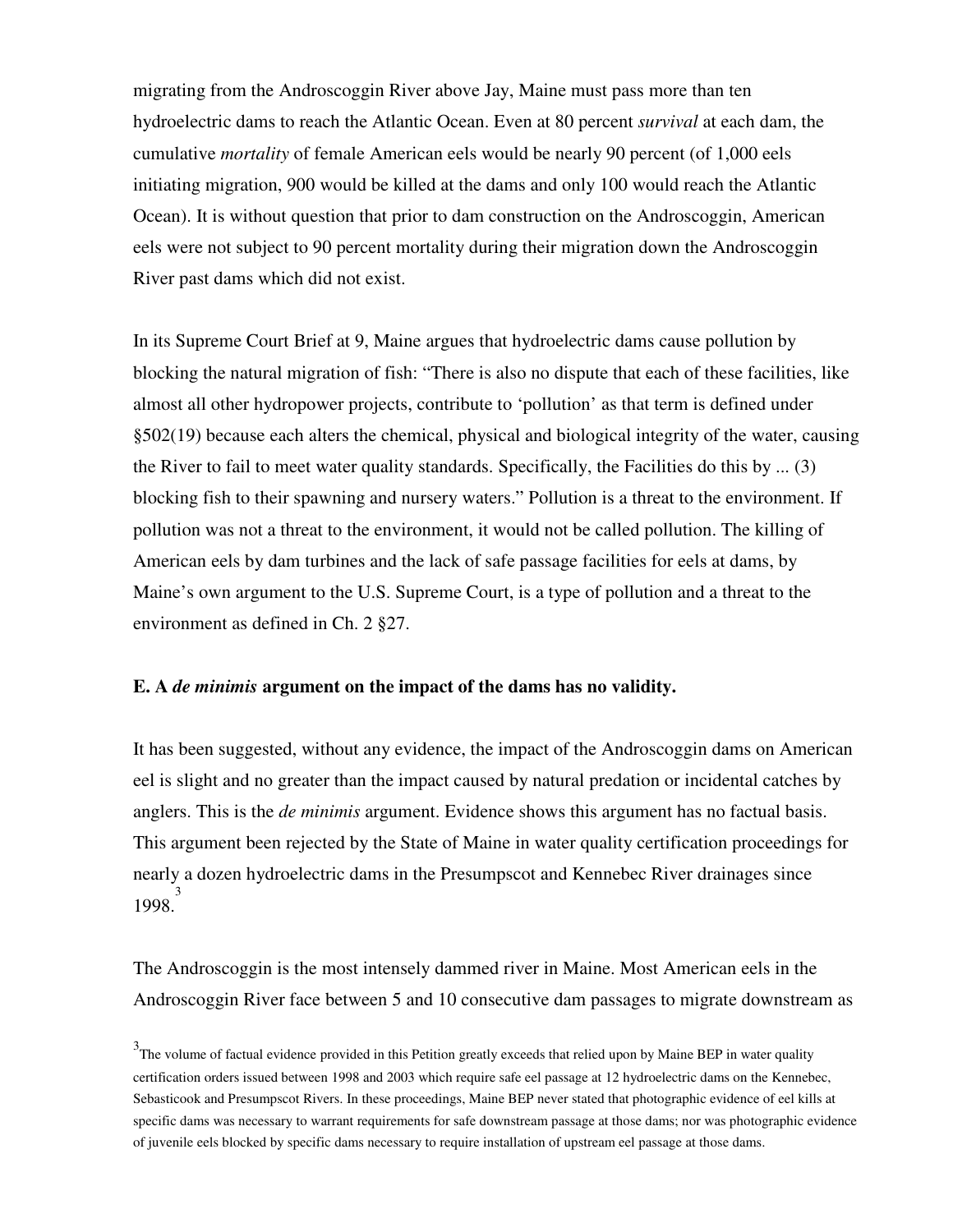adults. Downstream passage is particularly dangerous for American eels because they are very large animals, up to four feet long, and tend to migrate through the unscreened turbine intakes of the dams rather than over the dam spillway. Except at flood flows, most of the water in the Androscoggin and Little Androscoggin Rivers is diverted into the turbines of these hydroelectric dams. Obeying their natural instinct, adult American eels follow the river flow into these turbines when migrating past the dam.

Arithmetic shows that the sheer number of hydroelectric dam passages American eels must undertake exacts a very high price on their lives. Even at a theoretical level of 80 percent survival at each dam, the cumulative mortality for American eels attempting to reach the Atlantic Ocean would be as high as 90 percent for eels migrating above Jay, Maine (ten consecutive dam passages). For American eels migrating from the Androscoggin River watershed between Jay and Lewiston-Auburn, Maine the cumulative mortality would be in excess of 50 percent --even at a theoretical level of 80 percent survival at each individual dam. 4

The only quantitative studies conducted in Maine for American eel passage at hydroelectric dams were done by the Maine Department of Marine Resources in the Kennebec River drainage from 2000 to 2002 using small numbers of radio-tagged female eels released directly above a dam and allowed to swim freely past it. Radio-tracking of adult female American eels by the Maine Department of Marine Resources (Maine DMR) at the Benton Falls Project in 2000 and 2001 indicate more than 50 percent of the migrating eels attempting to pass the Benton Falls project are entrained and killed in the project turbines. In fall 2001, Maine DMR staff used an underwater videocamera at the Benton Falls Project turbine outfall to attempt to locate two radiotagged eels which had passed through the Benton Falls Project turbines. The videocamera revealed large numbers of dead eels and eel carcasses resting on the river bottom at the turbine outfall. Maine DMR's 2001 study reported stated:

"DMR personnel attempted to recover these eels on five occasions (10/22, 10/26, 10/31, 11/2, 12/7). An underwater camera revealed a deep hole below the tailrace that contained many portions of eel carcasses in various states of decay. It was apparent these eels had been killed by turbine blades .... Based on two years data, the surface bypass at Benton Falls is not efficient at passing eels."

<sup>4</sup>These facts illustrate why Maine BEP in 2003 required mandatory turbine shutdowns for migrating American eels at S.D. Warren Company's five hydroelectric dams on the Presumpscot River during the 8-10 week fall migration season for female American eels. When numerous dams are "daisy-chained" in consecutive fashion, as on the Presumpscot and Androscoggin Rivers, even small levels of passage mortality at each dam quickly add up to nearly 100 percent cumulative mortality because female eels, by reproductive instinct, attempt to pass all of the dams on the river to reach the Atlantic Ocean and give birth to their children.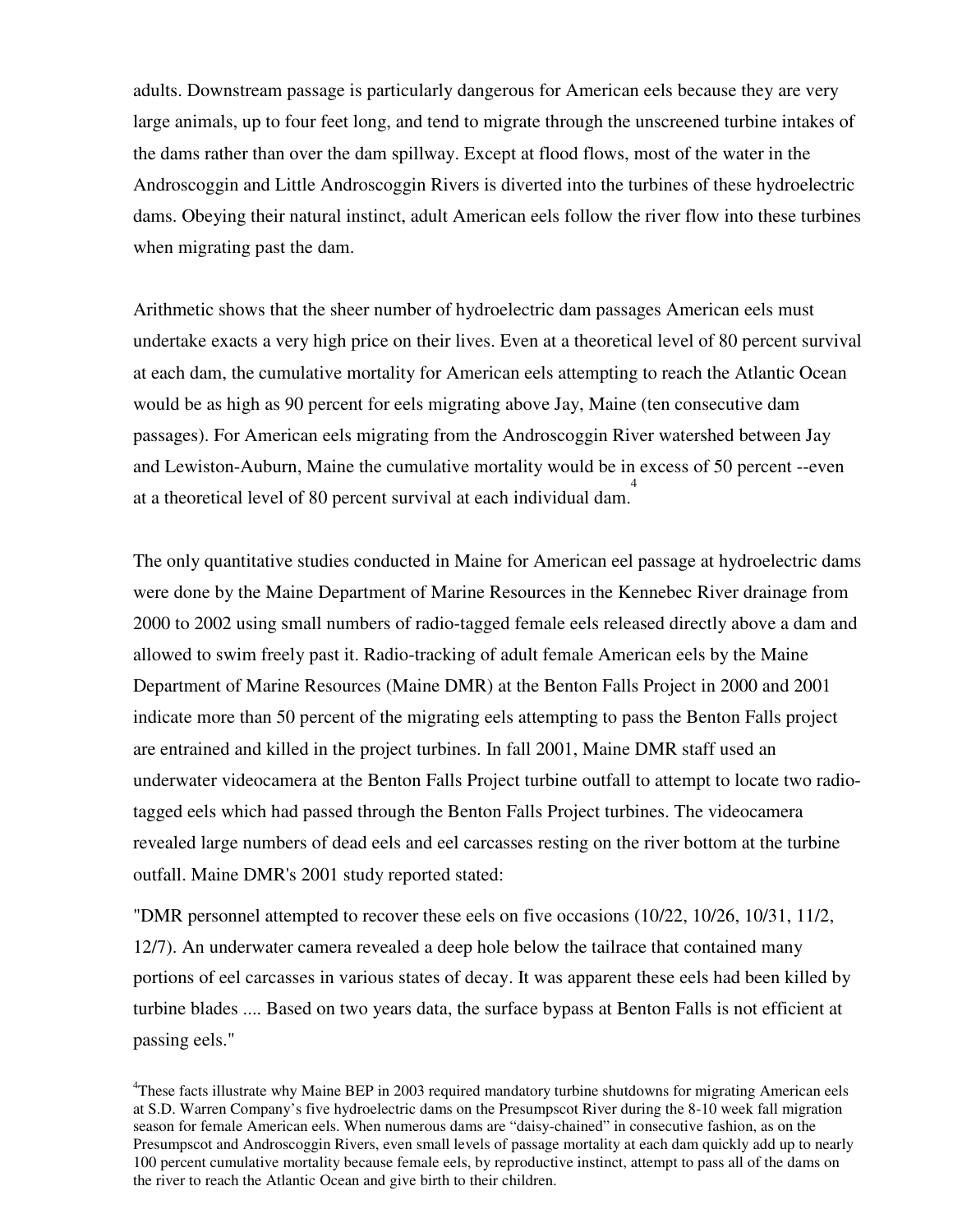In fall 2004 Maine DMR biologists and citizens documented hundreds of dead American eels below the Benton Falls Dam. Based upon these observations, female American eels were being killed at this dam from mid-September to at least early November, ie. throughout the entire fall eel migration season. During this entire period, the installed surface downstream fish passage system was operating yet unable to guide migrating American eels away from the turbine intakes of the Benton Falls Dam. Due to these severe mortalities, the dam's owner in Sept. 2005 placed metal screening across the entire turbine intakes to prevent eels from gaining entrance to the turbines. After installation of this protective screening, turbine mortalities of American eels ceased at the dam during the fall 2005 eel migration season.

Radio-tracking of adult American eels by the Maine Department of Marine Resources just above the Lockwood Dam on the Kennebec River during fall 2002 suggests that 40 percent or more of the adult American eel attempting to migrate past the Lockwood Project are entrained and killed in the turbines each year, despite the availability of the project spillway for passage. This study - and data gathered from American eel kills at other hydro-electric dams in Maine --indicates the availability of spillway passage alone will not provide safe passage for adult American eels at Maine hydroelectric dams.

Since 2000, severe kills of migrating adult American eel have been repeatedly documented by the Maine Department of Marine Resources at the American Tissue Dam (FERC No. 2809) on Cobbosseecontee Stream in Gardiner, Maine. Spillway passage is available for American eel at the American Tissue Project. However, recent fish kills of American eel demonstrate that most migrating American eel select the American Tissue Dam turbine intake as their migration route, rather than the dam spillway. This has caused significant entrainment and death of American eel in the project turbines since the dam was redeveloped for hydro-power more than 20 years ago. In 2002 and 2003, American eel kills at this dam were only stopped after the institution of dusk to dawn turbine shutdowns. In Sept. 2004 the dam owner, Ridgewood Renewable Power, screened off the turbine intake to prevent eels from entering the turbine. Since that date American eel mortality at the dam has dropped to zero.

Based upon the observed 40-50 percent minimum mortality of migrating eels at a single dam found in the Maine DMR studies cited above approx. 50 percent of the eels migrating past the Brunswick Dam are killed each fall; 75 percent of the eels passing the Pejepscot and Brunswick Dams are killed each fall; and 85 percent of the eels passing the Worumbo, Pejepscot and Brunswick dams are killed each fall. Based on the same data, the cumulative mortality of adult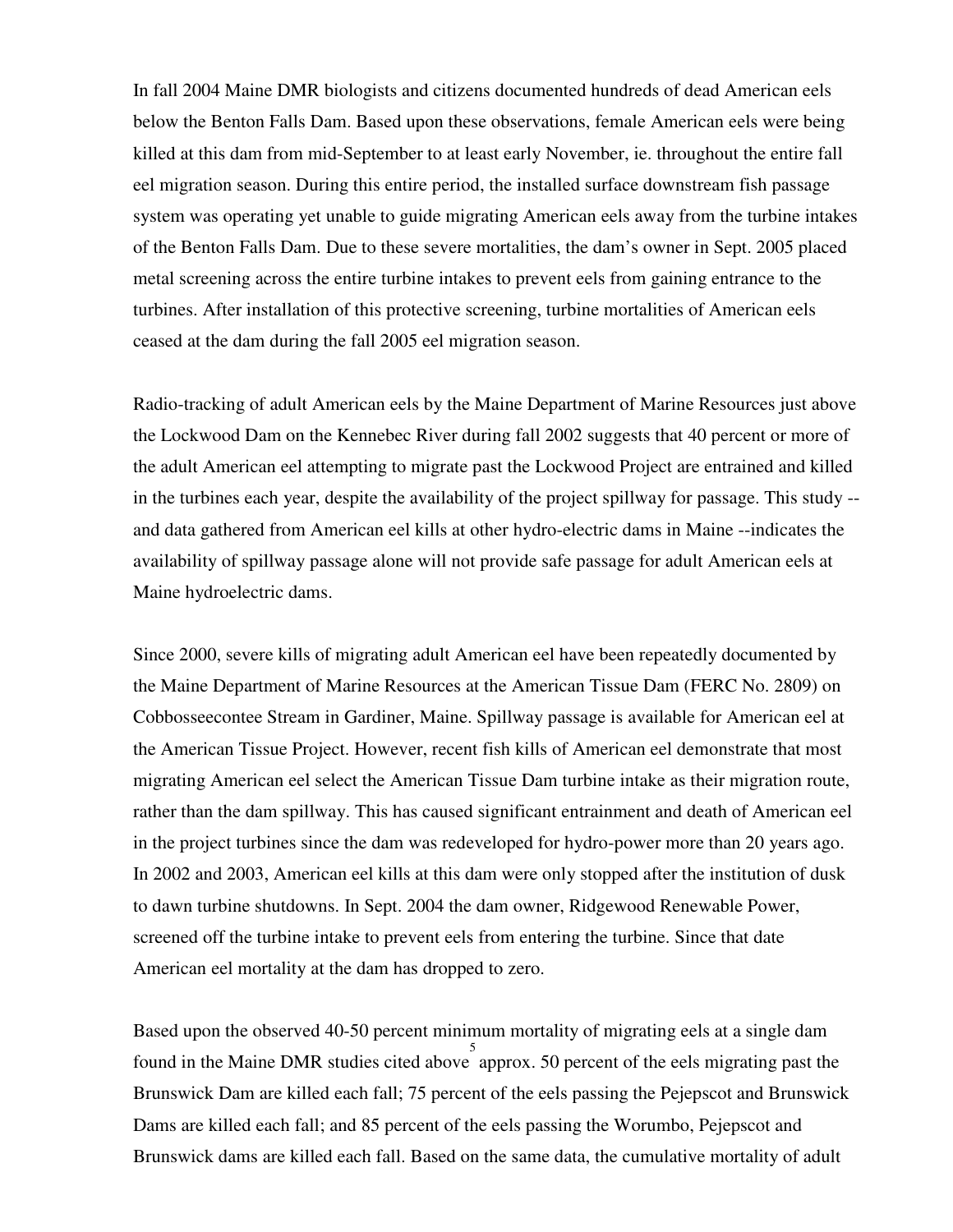eels migrating from the Androscoggin River above Lewiston and Auburn, Maine and the entire Little Androscoggin River exceeds 90 percent each year. For American eels migrating from above Jay, Maine the cumulative mortality is nearly 100 percent. These facts refute the *de minimis* argument for downstream passage.

Regarding upstream passage for juvenile American eels, none of the subject dams are equipped with specially designed upstream eel passage systems; nor have any of the subject dam owners expressed any intention of installing them. The ability of small, juvenile American eels to migrate into upstream habitat past natural or artificial barriers is well known to be constrained by current velocities which exceed their physical stamina and swimming speed. For this reason, juvenile American eel cannot utilize upstream passage systems designed for much larger and more energetic fish such as adult Atlantic salmon or American shad. Upstream fishways at the three lowermost Androscoggin River dams (Worumbo, Pejepscot, Brunswick) are designed to pass large, energetic adult fish --not 2 to 3 inch long baby eels. None of the other subject dams have fishways for any fish species. In recent years a highly specialized fish passage system designed exclusively for juvenile American eels has been used with great success in the Kennebec River drainage. It is called an "eel ramp." These ramps work because they mimic the way in which

juvenile eels climb over natural obstacles in rivers. These ramps consist of a long, inclined plane of wooden construction covered with a porous, plastic mesh. The ramps extend from the top of the dam spillway to its base and are located where observations show juvenile eels naturally congregate to try and get past the dam. A thin trickle of water flows from the top of the inclined ramp through the porous, plastic mesh all the way to the bottom and keeps the ramp moist. The juvenile eels then climb up and through the porous, plastic mesh in a thin film of water to the top of the ramp and over the dam spillway and continue their upstream migration. Maine DMR observations show that upwards of 100,000 juvenile eels successfully use the eel ramp at the Fort Halifax Dam on the Sebasticook River in Winslow, Maine each spring and summer. Similar eel ramps are now in operation or plan to be constructed soon at 12 other hydroelectric dams in Maine. All of these eel ramps are required by Maine BEP water quality certification orders issued for the dams. Based

5 In oral testimony to Maine BEP on Jan. 19, 2006 Maine DMR Commissioner George Lapointe described the above referenced Maine DMR scientific studies as "inconclusive." To the contrary, these studies have conclusively shown that American eel mortality is severe at all dams studied by Maine DMR; that surface bypasses alone do not keep American eels from entering dam turbines; that turbine passage kills nearly 100 percent of eels which migrate through the turbines; and that evening turbine shutdowns or the screening of turbine intakes have thus far been the only methods shown to prevent American eels from being killed in large numbers at these dams.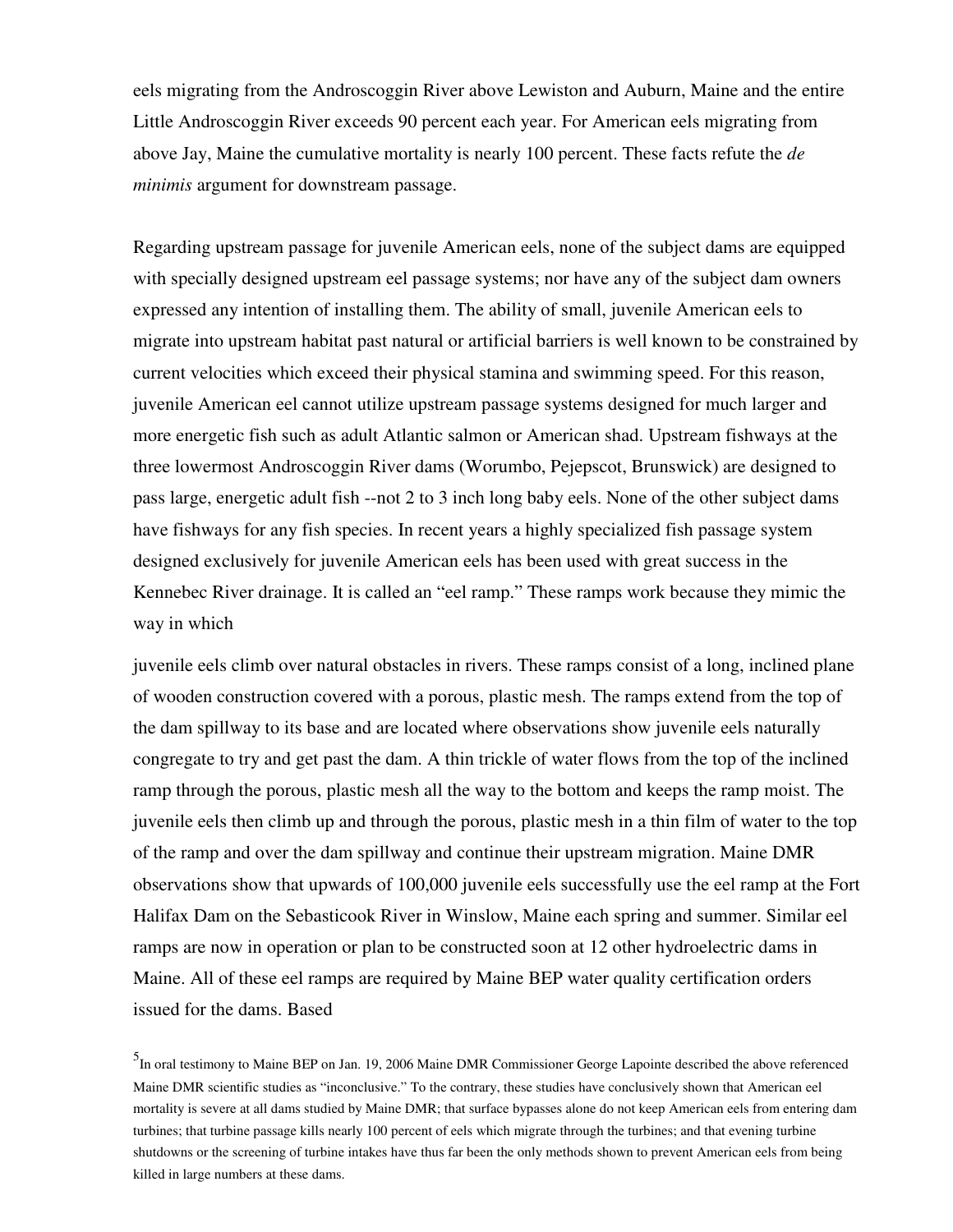on Maine BEP's own actions at these dams, there is no legal or scientific basis for similar eel ramps to *not* be installed at the Androscoggin River dams.

## **F. Water quality certifications for the subject dams fail to include standards and limitations legally required on the date of issuance.**

Maine Senator Edmund Muskie said in 1970 during Congressional Debate on the immediate predecessor of the federal Clean Water Act: "This provision may be the most important action of this legislation. I call the Senate's attention to section 21. This section requires that any applicant for a federal license or permit obtain certification of reasonable assurance of compliance with water quality standards before that applicant can receive any license or permit." (116 Cong. Rec. 8,984 (1970) on H.R. 4148 after amendment by the Conference Committee).

As stated by Senator Muskie, what has become §401 of the Clean Water Act requires applicants or holders of federal permits to provide "reasonable assurance" their activities will not violate state water quality standards. In order to issue water quality certification orders for a hydroelectric dam, the State of Maine must find there is reasonable assurance the dam will not violate Maine water quality standards. If such reasonable assurance is not found, certification cannot be issued. S.D. Warren, 2005 ME 27. As Senator Muskie declared in 1970, §401 of the Clean Water Act exerts an affirmative burden on the license holder and state permitting agencies to ensure the activities do not cause violations of state water quality standards. There is no "grandfathering" of Maine water quality standards. Compliance must be actual and present. S.D. Warren, 2005 ME 27, ¶ 21.

In practice, Maine BEP *assumes* a dam is not violating Maine water quality statutes unless other parties provide evidence to the contrary. Maine DEP writes §401 water quality certification orders and presents them to Maine BEP for final approval. While preparing §401 certifications Maine DEP asks Maine fisheries agencies for written comments on whether the hydroelectric dam in question affects fish species. If Maine's fisheries agencies fail to provide written comments to Maine DEP regarding a particular fish species, Maine DEP does not place any conditions in the §401 certificate to protect that species.

In the case of the water quality certifications discussed herein, none of Maine's fisheries agencies asked Maine DEP to include *any protections* for American eel at these dams --and so Maine BEP included no protections for American eels in these §401 certifications. Because Maine's fisheries agencies have been silent on the protection of American eels at the Androscoggin River dams,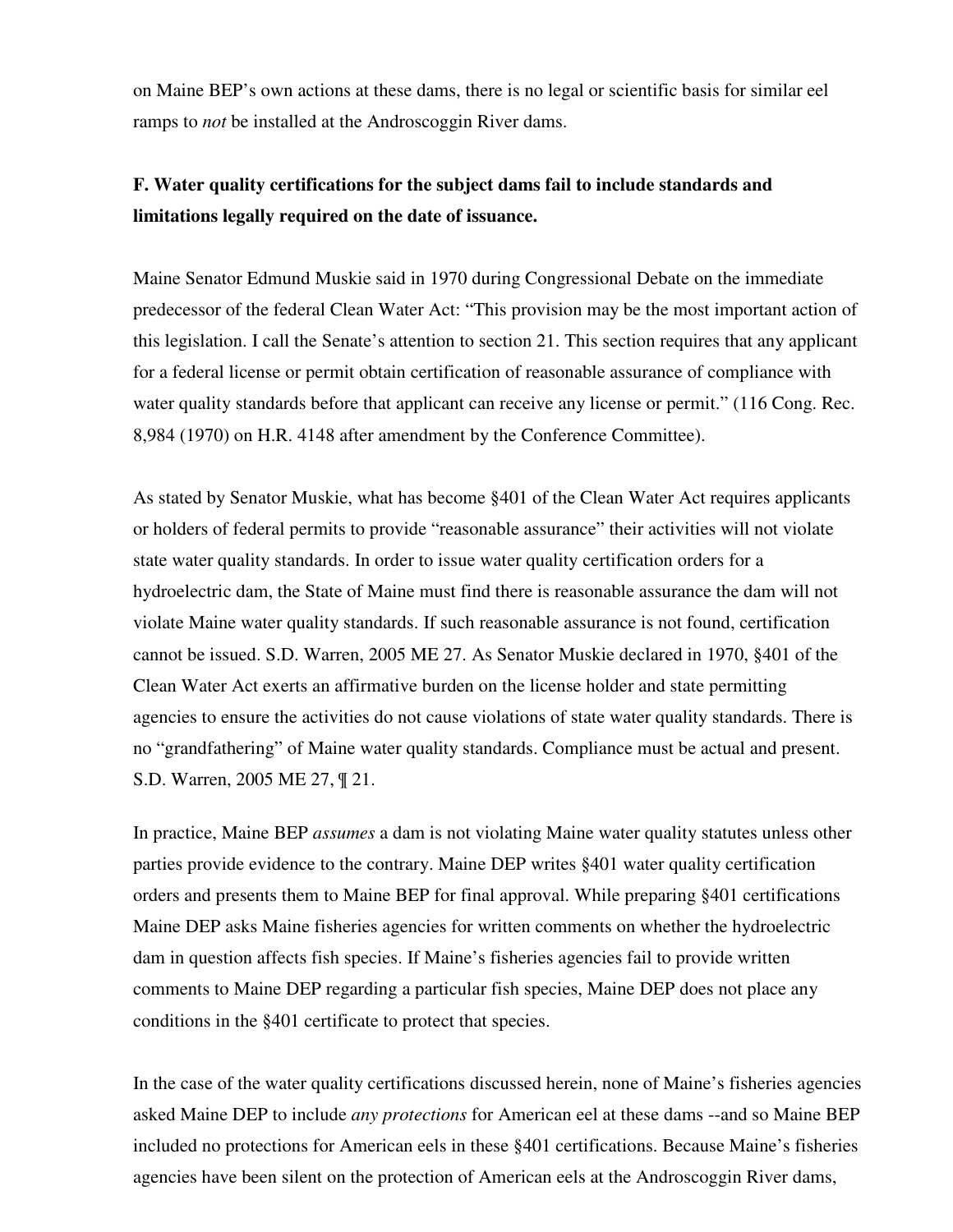the §401 certifications for the dams are silent as well. Within this silence thousands of eels are being killed.

Because of the process described above, a Maine water quality certification does not mean the subject dam is *actually* in compliance with Maine water quality laws. Water quality certification only means Maine BEP *assumes* the dam is in compliance with Maine law. Regarding the American eel, evidence shows that on the Androscoggin River dams Maine BEP's assumptions have been 100 percent wrong. Maine BEP water quality certification orders for the Androscoggin River dams do not mention the American eel, let alone require safe passage for them at the dams. 1998 marked the first time Maine BEP required upstream safe passage for American eels in water quality certifications for any hydroelectric dams in Maine. This occurred when Maine BEP modified water quality certificates for seven hydroelectric dams on the Kennebec and Sebasticook Rivers pursuant to Ch. 2 §27.

In 2003, Maine BEP issued water quality certificates for five dams on the Presumpscot River requiring safe upstream *and* downstream passage for American eels. This marked the first time Maine BEP had ever required safe *downstream* passage for adult eels at any Maine dam in a water quality certification. The reason for this sudden change in Maine BEP practice was because prior to 1998, the Maine Dept. of Marine Resources (Maine DMR) had never requested Maine BEP require safe American eel passage in water quality certifications. Beginning in 1998, Maine DMR began requesting this.

By 1998 Maine DMR fisheries scientists had begun to appreciate the severe impact of hydroelectric dams on American eels. The Androscoggin River dams subject to this petition are no different than those dams on the Kennebec, Sebasticook and Presumpscot Rivers where Maine BEP has required safe eel passage in water quality certification orders since 1998. They are hydroelectric dams lying within the indigenous habitat of the American eel. None provide safe passage for American eel.

The error-prone method used by Maine DEP and BEP to produce §401 water quality certifications is demonstrated in water quality certifications issued September 21, 2005 by Maine BEP for the Gulf Island and Deer Rips hydroelectric dams on the Androscoggin River in Auburn, Maine. For unknown reasons Maine fisheries agencies provided no comments to Maine DEP on the need for American eel passage at these dams. Because the fisheries agencies made no written comments to Maine DEP regarding American eel passage, Maine DEP concluded no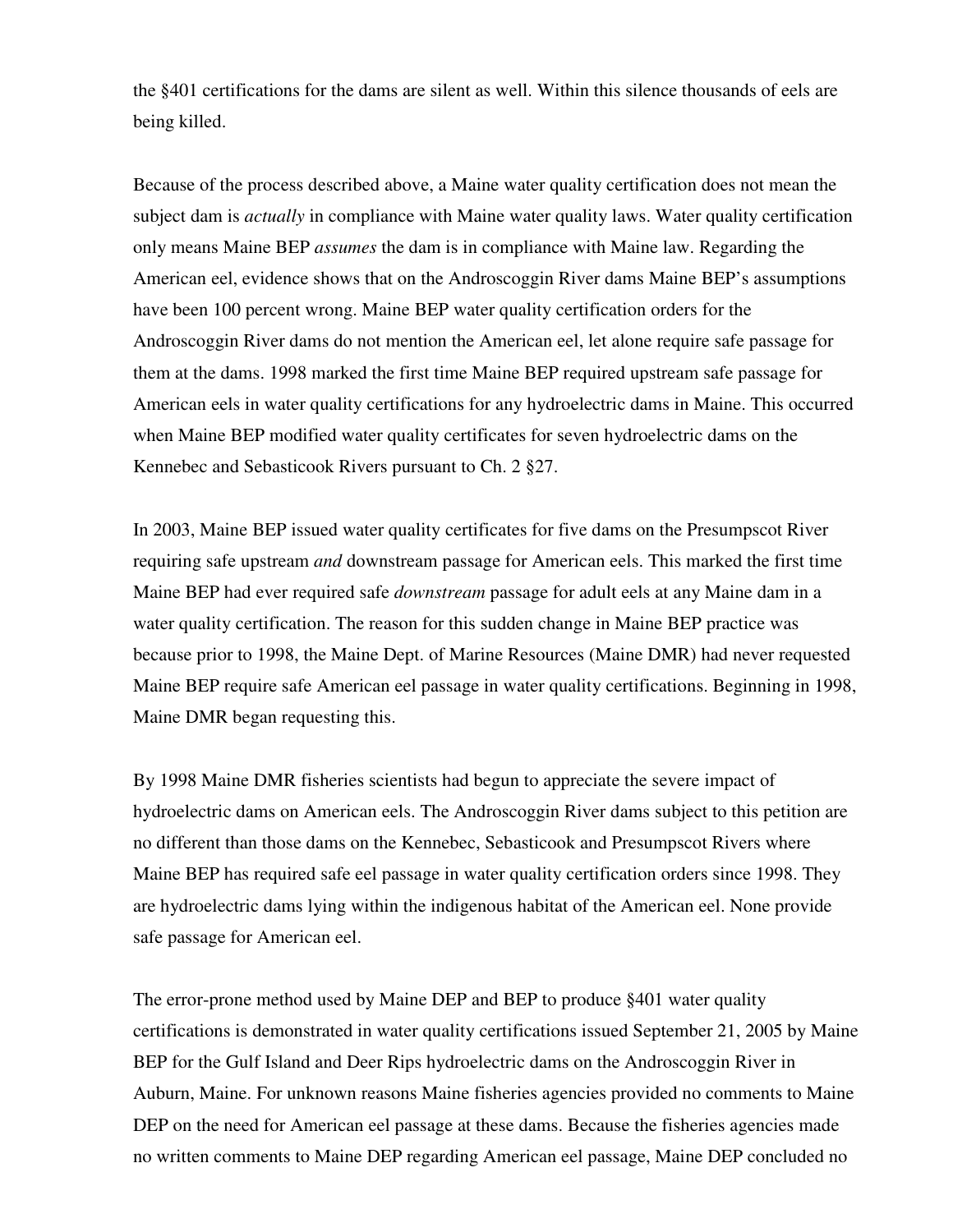#### protections were required.

The Conservation Law Foundation asked Maine DEP to require *monitoring* of American eels at the two dams during the 40-year FERC licenses and the insertion of a re-opener clause in the certification order to require upstream and downstream passage facilities if monitoring showed such facilities were necessary. Maine DEP rejected this request solely because Maine's fisheries agencies made no reference to American eels or passage for American eels in their written comments to Maine DEP.

This shows that even after a citizens' organization alerted Maine DEP to a serious factual omission in its draft certification order, Maine DEP refused to amend the order based on this new information, nor did Maine DEP go back to Maine fisheries agencies and ask them if such changes were necessary. Instead, Maine DEP used the failure of Maine fisheries agencies to do their job as an affirmative defense for Maine DEP to not do its job. If left uncorrected, this error will kill virtually ever female American eel trying to migrate down the Androscoggin River past these dams for the next 40 years. This example, which occurred on the Androscoggin River only 6 months ago, demonstrates that Maine BEP, Maine DEP and Maine fisheries agencies cannot be relied upon to take seriously their affirmative duty under state and federal law to protect indigenous American eels -even during federal dam re-licensing proceedings. 6

Safe passage for eels is required in §401 water quality certifications due to the language of Maine's water quality standards, Maine's anti-degradation statute and the designated use of fish habitat assigned to the Androscoggin River and its tributaries under Maine statute. The relevant portions of these statutes were in effect when the existing water quality certifications for the subject dams were issued by Maine BEP. Until 1998 Maine BEP neglected to enforce these statutes as they regarded American eel at *any* dam in Maine, including the Androscoggin dams.(*See*: Oral statement of Dana P. Murch to Maine BEP, Nov. 3, 2005 in which Mr. Murch stated that prior to the late 1990s "nobody was even thinking about American eels.") Since 1998 Maine BEP has recognized that safe eel passage is a requirement of Maine water quality laws where American eels are present.

<sup>6</sup>This incident refutes Maine BEP's recent contention that Petitioners should have made their concerns about American eels known during initial water quality certification proceedings for the subject dams. As shown above, the BEP refused to protect American eels at the Gulf Island and Deer Rips Dams in 2005 even when citizens asked for eel protection during the initial certification proceeding. The way in which Maine BEP has dealt with American eel protection on the Androscoggin River to date shows exactly why Maine law allows modifications of water quality certification orders. To reason otherwise requires one to believe Maine BEP never makes a mistake.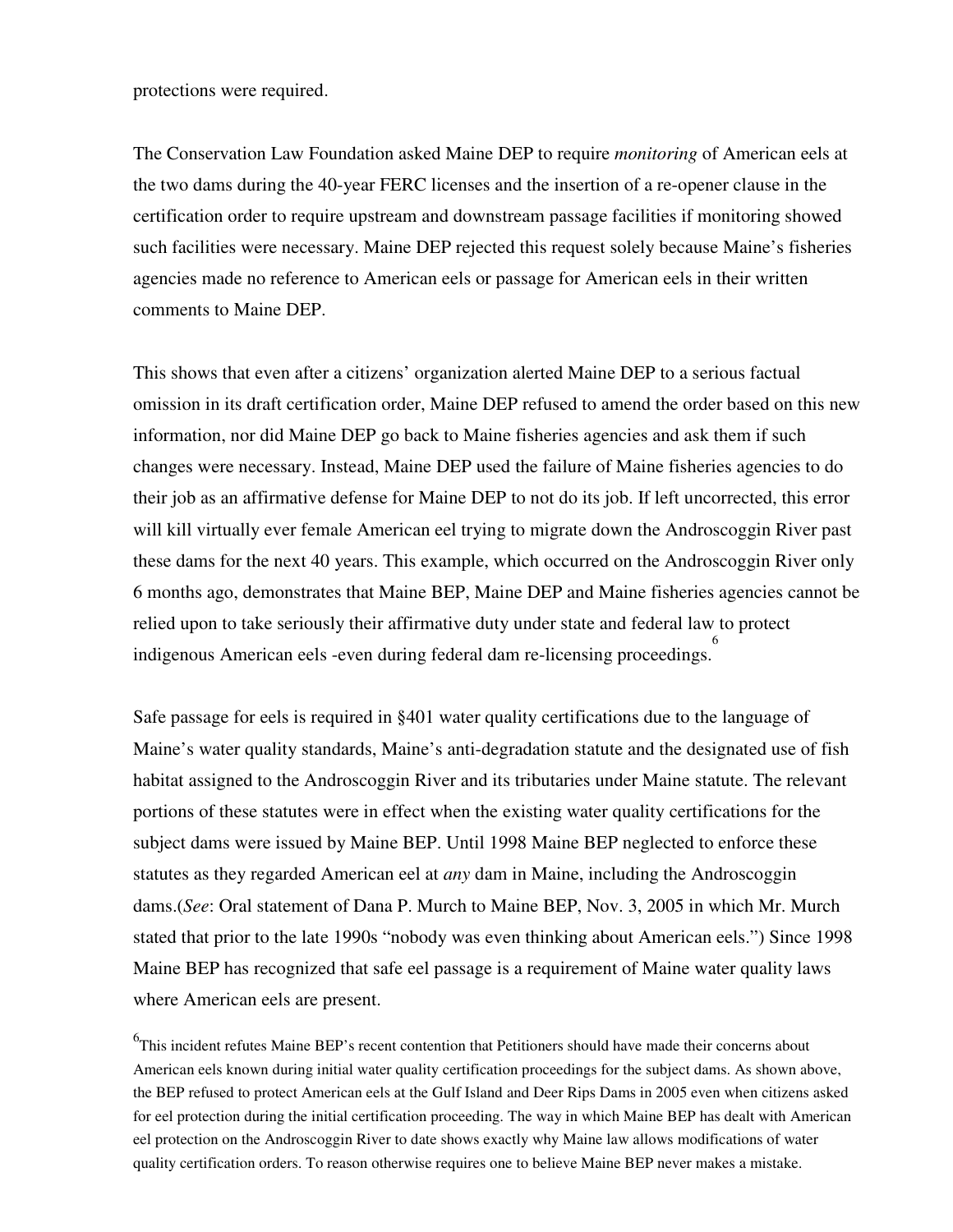Evidence shows that when water quality certifications were issued for the Androscoggin dams, Maine BEP *presumed* that safe eel passage at these dams was not necessary. Evidence shows Maine BEP's presumption was wrong. Maine BEP's requirements for safe eel passage at dams in water quality certification orders for multiple dams on the Kennebec, Sebasticook and the Presumpscot Rivers since 1998 demonstrate this fact.

In its 2 February 2006 findings of fact Maine BEP argues these Androscoggin River water quality certificate orders are legal today solely because Maine BEP was not provided with evidence showing safe eel passage was required when the certifications were first issued. This is irrelevant.

What matters is whether Maine water quality statutes *required* safe eel passage on the date these water quality certifications were issued. Evidence shows safe eel passage was required by Maine law --but Maine BEP did not require it. Rather than fixing the error, Maine BEP now tries to *grandfather* the error. Maine law does not allow this. *See*: S.D. Warren. Evidence shows water quality certifications for the subject dams fail to include standards and limitations legally required on the date of issuance.

#### **G. Licensees are violating Maine laws administered by the Department.**

Subject dams are in violation of Maine narrative water quality standards and Maine's antidegradation statute because the dams do not provide safe and convenient passage for native American eel in the Androscoggin River drainage.

## **i. The Androscoggin River dams violate Maine's Anti-Degradation Statute (38 MRSA §464(4)(F)(1)).**

"Under the current provisions of the Clean Water Act, water quality standards 'consist of the designated uses of the navigable waters involved and the water quality criteria for such waters based upon such uses,' CWA  $\S 303$  (c)(2)(A), 33 U.S.C. 1313(c)(2)(A), and also require an 'antidegradation policy,' *PUD No. 1*, 511 U.S. 700, 704-705 (1994); *see generally* 40 C.F.R. Pt. 131." -Solicitor General of the United States, Amicus Curiae Brief in Support of Respondent State of Maine at 6, fn. 1.

Maine's Anti-Degradation Statute is required by the federal Clean Water Act. Maine's Anti-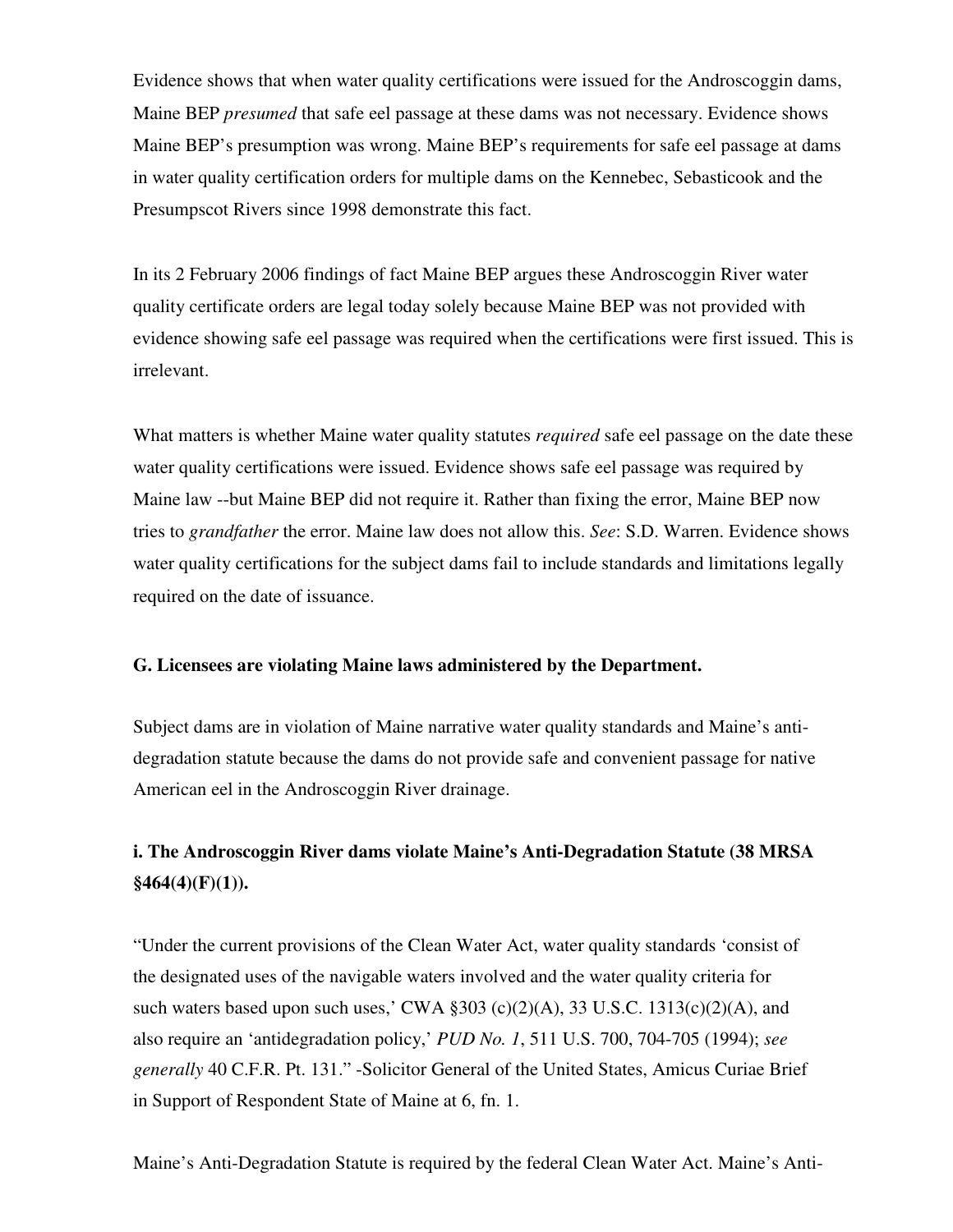Degradation Statute declares: "The existing in-stream water uses and the level of water quality necessary to protect those existing uses must be maintained and protected. Existing in-stream uses are those uses which have actually occurred on or after November 28, 1975, in or on a waterbody whether or not the uses are included in the classification of the waterbody."

Anti-degradation statutes are the most important legal tools available to citizens and their governments to ensure the goals of the federal Clean Water Act are achieved. Anti-degradation statutes exist to stop governments from allowing rivers which have achieved a specific condition of health from falling back to a lesser condition of health. These statutes declare that once a river achieves a certain, measurable condition of health, governments may not permit activities that will cause the river to become degraded again. In Maine, this objective is achieved through Maine's anti-degradation statute, 38 MRSA §464(4)(F)(1).

This statute declares that all in-stream uses of a river which actually occurred on or after Nov. 28, 1975 must be protected and maintained. American eel have been inhabiting and using the waters of the Androscoggin River drainage for millennia. American eels have maintained a continuous but increasingly tenuous presence in the Androscoggin River since the construction of dams on the river during the 19th century and the massive pollution of the river during the 20th century. American eel and their habitat are a designated use of the entire Androscoggin River watershed which existed on and after November 28, 1975. Maine's anti-degradation statute requires American eel and their habitat in the Androscoggin River watershed to be protected and maintained as an existing, designated use.

The outright killing of pregnant, female eels at subject dams and the inability of baby eels to surmount these dams is not the type of "protection and maintenance" Maine's anti-degradation statute contemplates or allows. Maine BEP's 2 February 2006 findings of fact do not mention this ongoing violation at the Androscoggin River dams even though this violation was extensively cited by the two Petitioners. Violations of Maine's Anti-Degradation Statute cannot be grandfathered by Maine BEP.

# **ii. The lack of safe and convenient passage for native American eel violates mandatory aquatic habitat standards in Class A, Class B and Class C portions of the Androscoggin River watershed.**

Under Maine law, aquatic habitat in Class A waterbodies shall be "as naturally occurs." Aquatic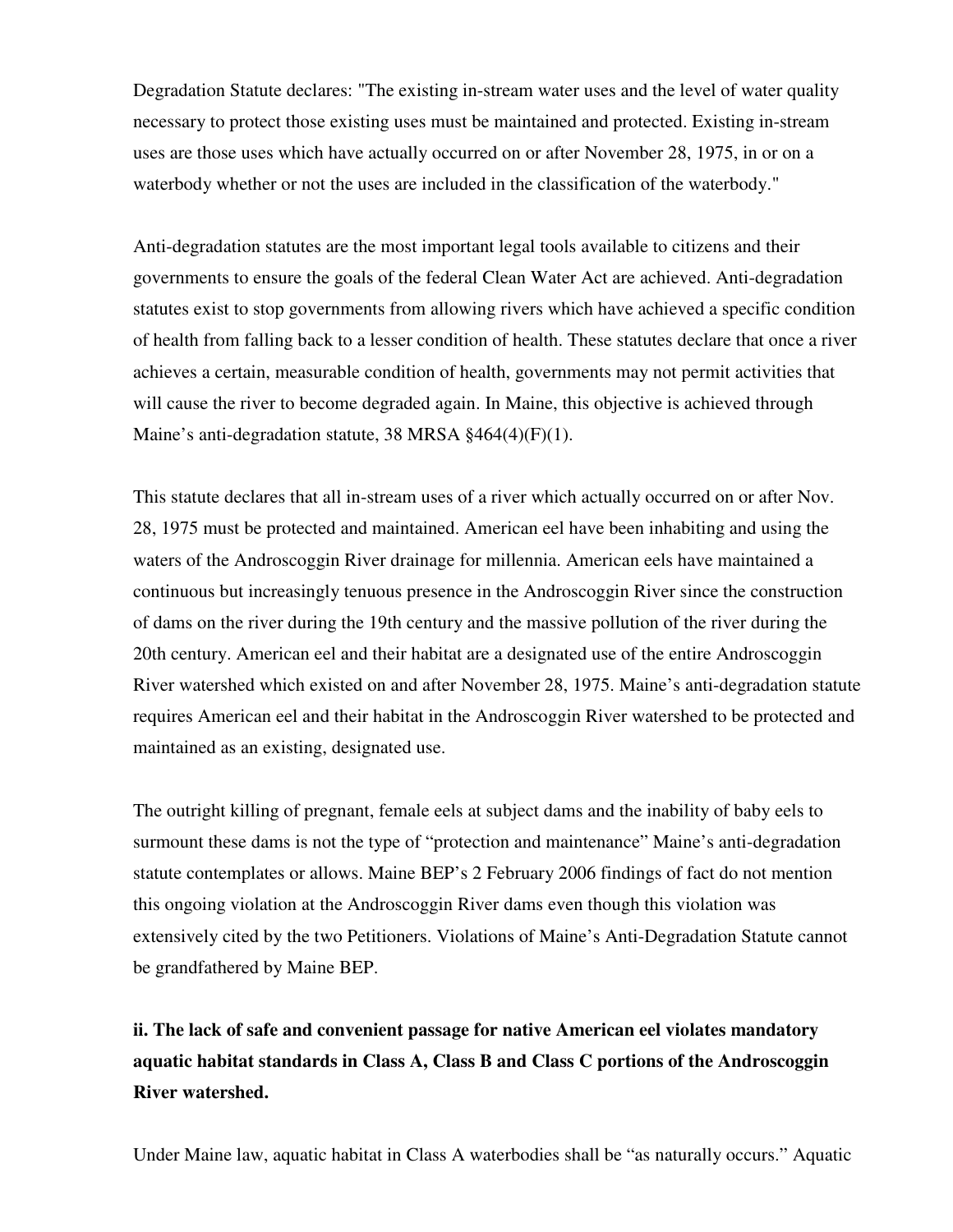habitat in Class B waterbodies shall be "unimpaired." Aquatic habitat in Class C waterbodies shall maintain "the integrity of the resident biological community." Maine BEP has no authority to establish aquatic habitat standards. 38 MRSA §464(2)(D) (The Legislature shall have sole authority to make any changes in the classification of the waters of the State). The severe negative impacts of the subject dams on native American eels in the Androscoggin River watershed cause Class A, Class B and Class C waterbodies in the Androscoggin River watershed to fail to meet their aquatic habitat quality standards. The inability of juvenile native American eels to gain access *to* this Class A and Class B and Class C habitat and the inability of adult, female American eels to safely migrate *from* this habitat due to hydroelectric dams violates the narrative water quality standards for Class A, Class B and Class C waters in the Androscoggin River watershed. Maine BEP's 2 February 2006 findings of fact do not respond to this claim.

A map of the Androscoggin River watershed shows the river's entire main-stem is assigned Maine's lowest water quality classification, Class C. Most of the river's tributaries are classified by the Legislature as Class A or Class B. American eels are indigenous to the entire Androscoggin River watershed. Because American eels are highly migratory animals, eels living in Class A and Class B watersheds in the Androscoggin River watershed must migrate many miles upstream and downstream through the main-stem Androscoggin River to reach their natural nursery and spawning habitat. Most of the hydroelectric dams in the watershed are on the main-stem of the Androscoggin River.

The Ellis River enters the Androscoggin near Rumford Point, Maine. The Ellis River has no hydroelectric dams on it. The Ellis River is a Class A river under Maine law. If American eels migrating from Ellis River are killed at dams 60 miles downstream on the river's main-stem, this killing causes the Ellis River to fail to meet its Class A water quality standard. If juvenile American eels cannot reach the Ellis River because of impassable dams 60 miles downstream on the Androscoggin River's main-stem, the Ellis River fails to meet its Class A water quality standard.

Because American eels are highly migratory animals, impacts on their migration to and from Class A waterbodies that occur many miles away directly affects whether these waterbodies attain their legal water quality standards. For this reason, the lack of safe passage for American eels at the Brunswick Dam at the Androscoggin River's head of tide directly affects the water quality standards in the Ellis River more than 60 miles upstream. Maine's water quality standards expressly protect all indigenous fish species, including highly migratory species such as the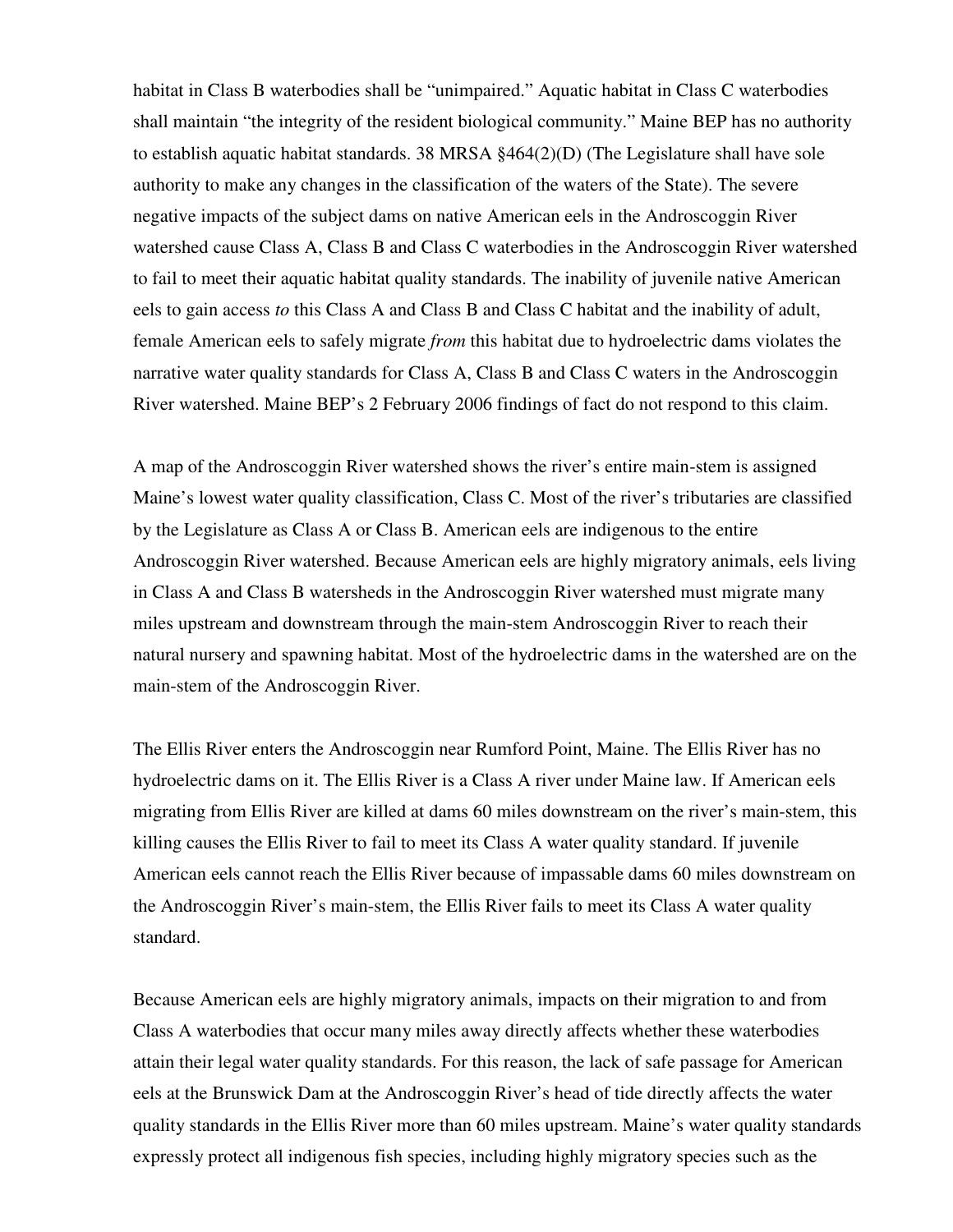American eel. S.D. Warren ("Maine law is settled in this area.") Maine water quality standards do not protect indigenous fish in only one portion of a waterbody. *Id*.

Maine's water quality standards do not only apply to fish species that stay in one place for their entire lives. *Id.* Maine's water quality standards recognize that many of Maine's signature native fish species, such as the Atlantic salmon, American shad, alewife and American eel, must safely migrate back and forth from freshwater to saltwater in order to survive. *Id.* Maine BEP is delegated the authority to determine if legally designated uses of a waterbody are being met --not whether they *should* be met.

The lack of safe and effective passage for American eels at subject dams in the Androscoggin River prevents the designated use of the Androscoggin River water as habitat for indigenous American eel from being achieved. The lawful designated use of the Androscoggin River watershed as habitat for indigenous American eel can only be achieved if safe and effective passage for American eel is provided at the subject dams.

### **H. No grandfathering of water quality violations exists in Maine law.**

In its 2 Feb. 2006 findings of fact at p. 25 Maine BEP admits an effort to grandfather water quality violations caused by the Androscoggin dams by stating: "If these dams were being certified today, the evidence presented by the Petitioners would clearly be relevant to whether fish passage was required in order to provide "reasonable assurance" that water quality standards are met." Through this statement Maine BEP asserts a grandfather clause exists in Maine water quality laws. No clause exists. Compliance with water quality standards and designated uses must be actual and present. If compliance is not actual and present, the goals of the federal Clean Water Act and Maine's water quality standards cannot be achieved. S.D. Warren, 2005 ME 27, ¶ 21.

Maine BEP has recently rejected two separate claims that any grandfather clause exists in Maine's water quality laws and water quality certifications. In 2003, the S.D. Warren Company claimed its Presumpscot River dams are grandfathered from compliance with Maine water quality laws because (1) Warren was not proposing any changes to existing operations of the dams and (2) Maine BEP had approved these same operations in water quality certifications issued decades earlier. Maine BEP rejected Warren's claim that any such grandfathering exists in Maine law. (Maine BEP. Oct. 2, 2003. Findings of Fact and Order Denying Appeal of Water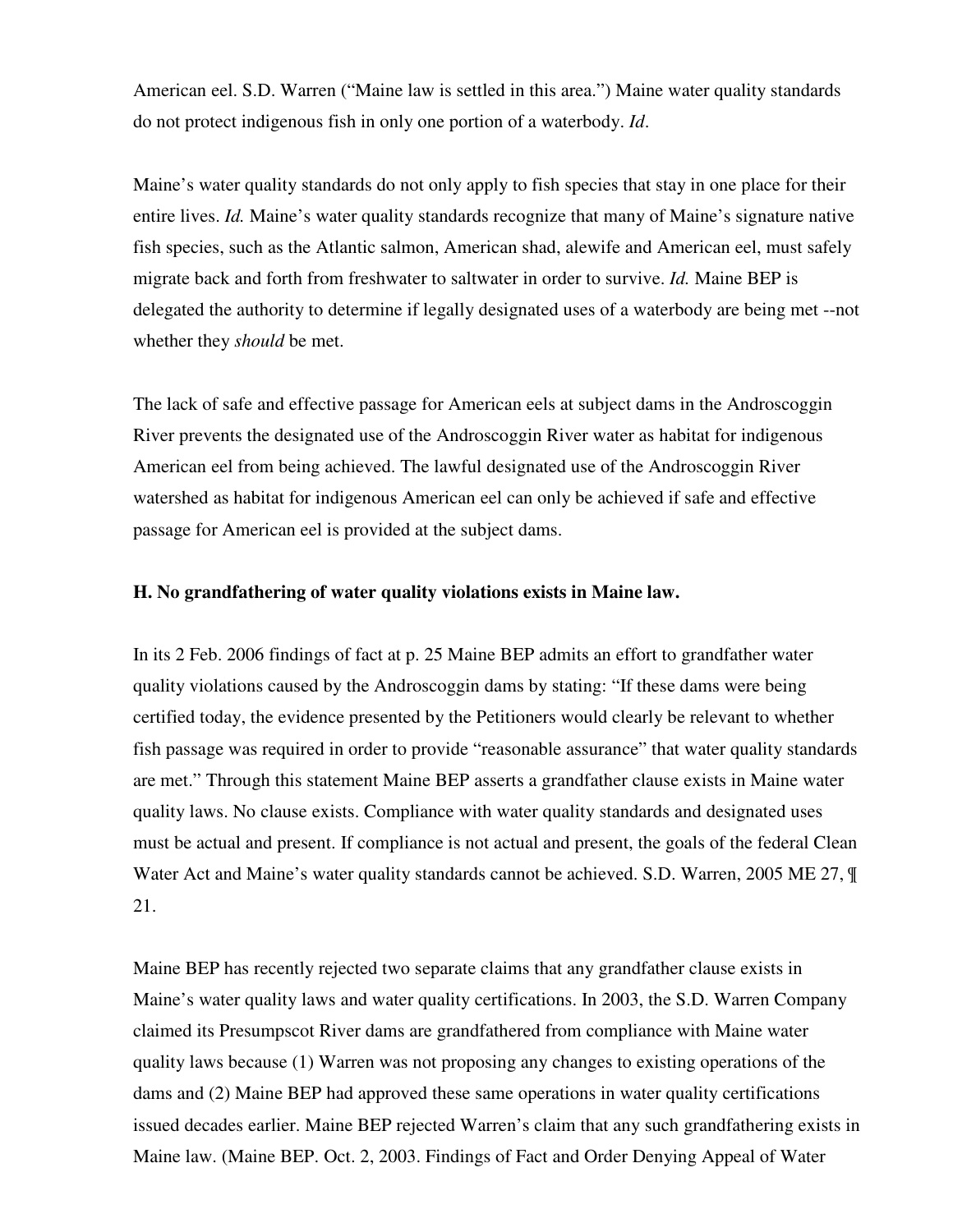Quality Certificates for the Presumpscot River Projects). Maine BEP's ruling was affirmed by the Court.

In 2005, Androscoggin dam owner FPL Energy made a nearly identical claim for its Gulf Island and Deer Rips Dams. Maine BEP rejected this claim in its Sept. 21, 2005 Order at p. 26 stating: "FPL Energy's argument that Gulf Island Pond is somehow 'grandfathered' from meeting state water quality standards, including the state's antidegradation policy, has no basis in law. The state's antidegradation policy clearly provides that the DEP may only issue a wastewater discharge license pursuant to state law or approve water quality certification pursuant to federal law if the standards of classification of the water body are met. 38 MRSA §464(4)(F)(3). No water bodies are 'grandfathered' from meeting water quality standards, and no projects --whether paper mills or dams --are 'grandfathered' from appropriate regulation if determined to be causing or contributing to the failure of any water body to meet water quality standards."

Maine BEP admits the American eel is an indigenous species of the Androscoggin River watershed. Maine BEP admits none of the subject dams provide safe and suitable passage for American eel. Maine BEP admits these dams are likely causing mortality to adult, female American eels as they attempt to swim to the Atlantic Ocean to give birth. Maine BEP does not contest the above conditions existed when it issued water quality certifications for these dams. Maine BEP admits these facts would be "relevant" if the Maine BEP was considering new water quality certifications for these dams. By these admissions, Maine BEP is attempting to claim the Androscoggin River dams are grandfathered from complying with Maine water quality standards.

Such grandfathering nullifies applicable water quality standards in statute. Only the Maine Legislature can change Maine's water quality classification laws and water quality standards. 38 MRSA §464(2)(D) (The Legislature shall have sole authority to make any changes in the classification of the waters of the State)

## **I. Water quality certification orders are not** *res judicata* **if they allow violations of Maine water quality standards.**

Maine BEP notes on 2 February 2006 at p. 25 that Maine citizens had the opportunity to bring concerns about American eels to the BEP when the various Androscoggin River dams' water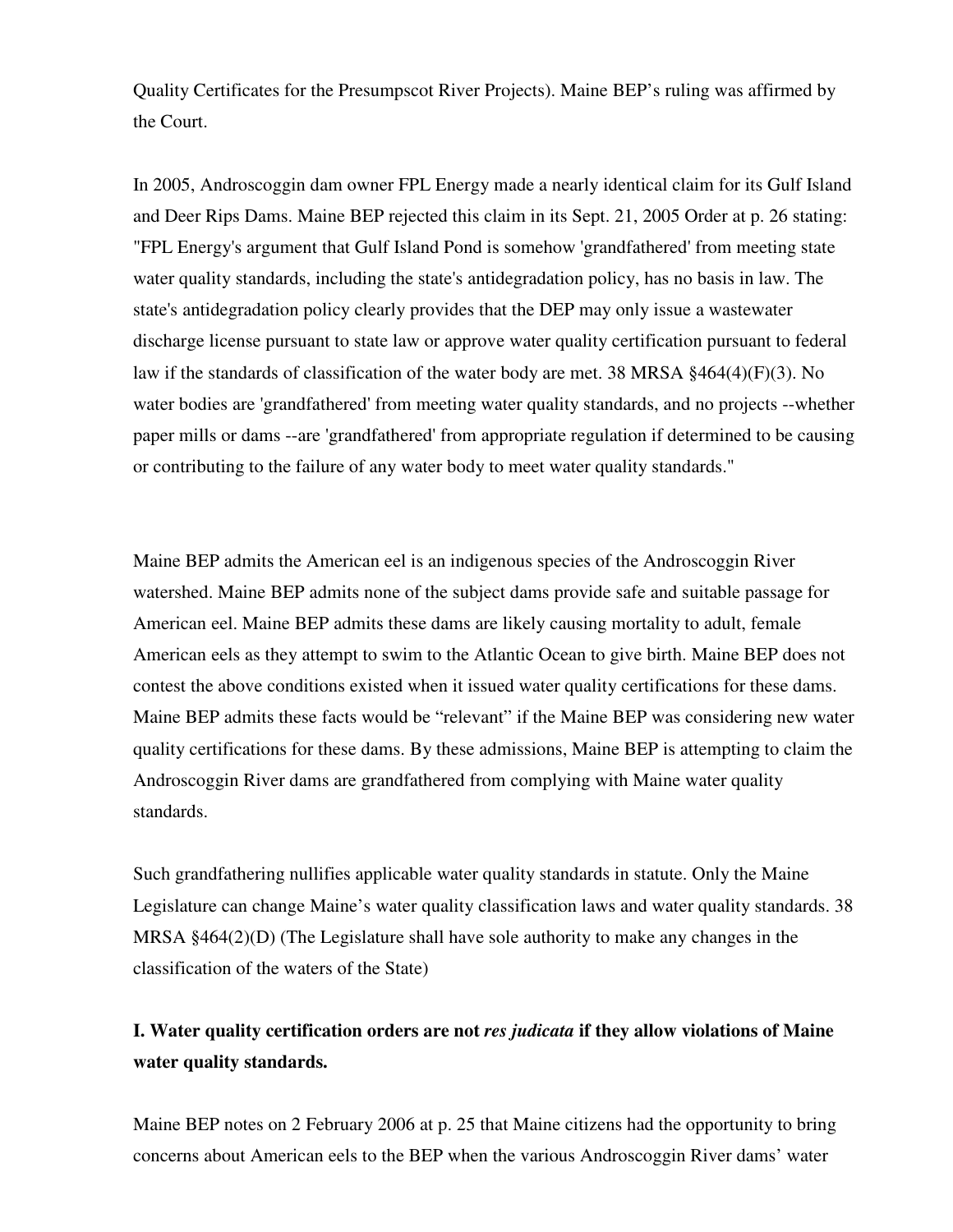quality certifications were issued. Because no citizens did so, BEP implies the certifications and any water quality violations embodied within them are now *res judicata*. 38 MRSA §341-D(3) and Ch. 2 §27 of Department rules allow the Maine BEP and DEP Commissioner, after notice and public hearing, to modify water quality certification orders if evidence shows this is necessary to prevent violations of Maine water quality standards.

If water quality certification orders were *res judicata* in the way suggested by Maine BEP, the State of Maine would be unable to enforce its own water quality statutes on a particular waterbody for the entire term of a FERC license. This would nullify the legal water quality classifications and designated uses established by the Maine Legislature for the Androscoggin and Little Androscoggin Rivers and their tributaries. Only the Maine Legislature can change Maine's water quality classification law. 38 MRSA §464(2)(D).

# **J. FERC regulations and the Federal Power Act do not prohibit Maine from modifying water quality certification orders under 38 MRSA §341-D(3) and Ch. 2 §27 of Department rules.**

In its 2 Feb. 2006 findings of fact Maine BEP suggests it is "highly questionable" Maine is allowed under federal law to modify existing water quality certification orders to stop violations of water quality standards unless the original orders contain a specific "re-opener" clause allowing such modifications. *See*: Maine BEP Findings of Fact at p. 23: "Thus, none of the FERC licenses issued for the projects contain conditions reserving the right of the Department to 'reopen' the certification to include passage for eels.'' *See*: Findings of Fact at p. 24: "The Board's statute permits it to modify a certification after a hearing if certain criteria are met. The legal effect of any such action, however, in the absence of specific reopeners in the water quality certifications, incorporated into the FERC licenses for these projects, is highly questionable."

Such a speculative, hypothetical claim has no place in a Maine BEP findings of fact under Ch. 2 §27. *See*: Hannum, 2003 ME 123, ¶15 n. 6, 823 A.2d at 770 ("fact-finders must rely on evidence, not speculation, in fact-finding."). The U.S. Supreme Court in PUD No. 1 rejected the claim that a *potential* conflict with FERC can prevent a state from enforcing its own statutory water quality standards:

"[T]he Court is unwilling to read implied limitations into §401 based on petitioners'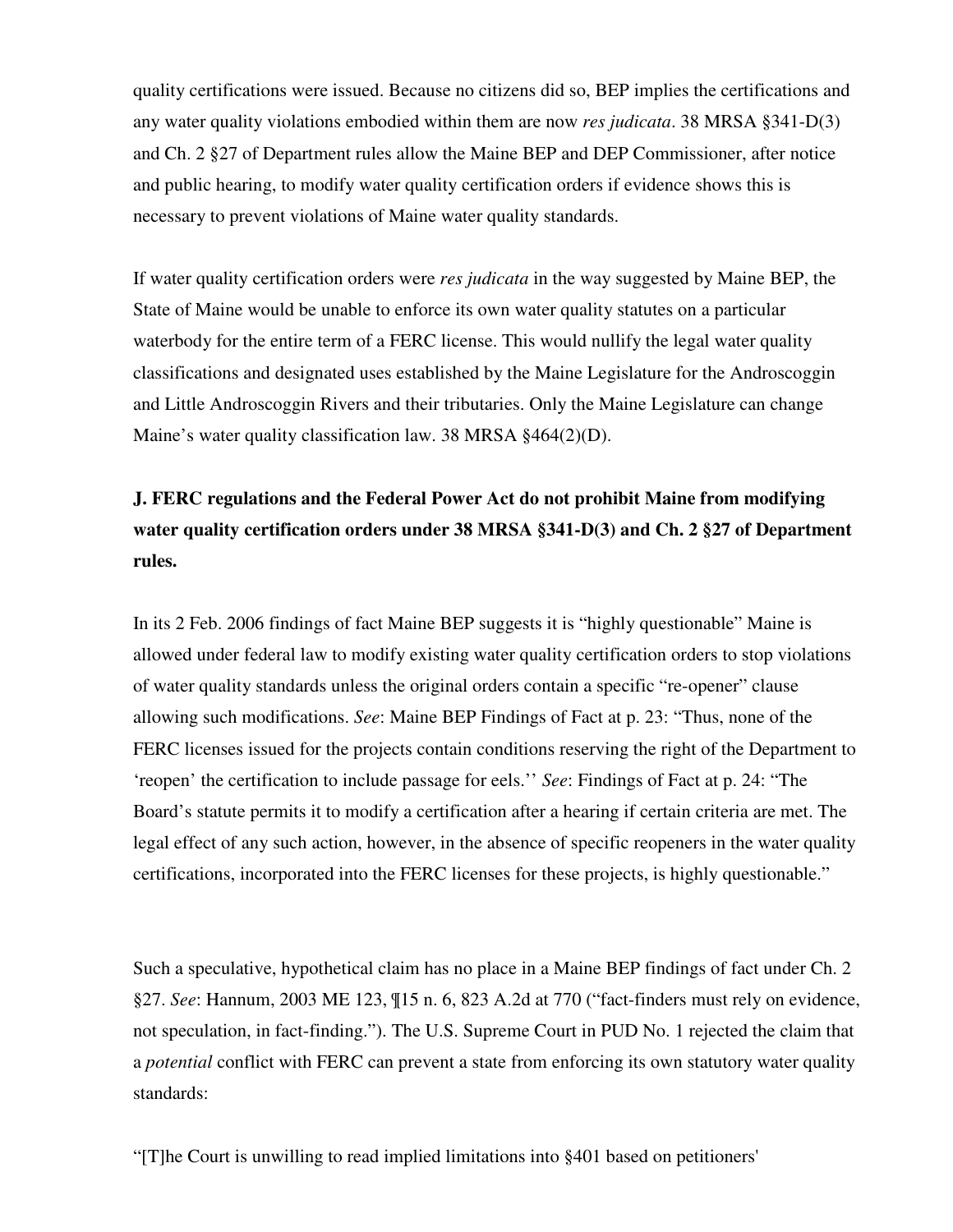claim that a conflict exists between the condition's imposition and the Federal Energy Regulatory Commission's authority to license hydroelectric projects under the Federal Power Act, since FERC has not yet acted on petitioners' license application and since §401's certification requirement also applies to other statutes and regulatory schemes."

The U.S. Supreme Court in PUD No. 1 states: "A State may impose conditions on certifications insofar as necessary to enforce a designated use contained in the State's water quality standard." *Id.* In American Rivers v. FERC, 129 F.3d 99 (2d Cir. 1997) the Court prohibited FERC from rejecting, amending or modifying conditions in §401 water quality certification orders, writing at 111:

"We have no quarrel with the Commission's assertion that the FPA [Federal Power Act] represents a congressional intention to establish a broad federal role in the development and licensing of hydroelectric power. Nor do we dispute that the FPA has a wide preemptive reach. The CWA [Clean Water Act] however, has diminished this preemptive reach by expressly requiring the Commission to incorporate into its licenses state-imposed water quality conditions."

In S.D. Warren, Maine's Court discusses this topic at ¶27: "Under Maine law the BEP has the authority to do that which it is granted authority to do, either expressly or by implication when that authority is essential to the full exercise of its powers specifically granted." And ¶28: "The BEP is expressly granted the authority to issue section  $401(a)(1)$ , 33 U.S.C.A. §1341(a)(1), certifications pursuant to M.R.S.A. §464(4)(F)(1-A). Considering the purpose of Maine's water quality standards, stated at 38 M.R.S.A §464(1), the authority to include 'reopeners' is essential to the 'full exercise of powers specifically granted' to the BEP. *See Hallissey*, 2000 ME 143, ¶11, 755 A.2d at 1072. This authority is essential because if the conditions are not as effective as planned, the water quality standards will not be met and the BEP's goal to 'restore and maintain the chemical, physical and biological integrity of the State's waters ...' will not be achieved during the forty-year term of the FERC license. The Board's interpretation of 38 M.R.S.A. §464 as implicitly authorizing the inclusion of 'reopeners' is reasonable and the statute does not plainly compel a contrary result."

Maine BEP's argument contains three additional flaws. Maine BEP's argument means Maine has no right to modify water quality certification orders. This would nullify Maine BEP's authority under 38 MRSA §341-D(3) to modify water quality certification orders. Since Maine BEP on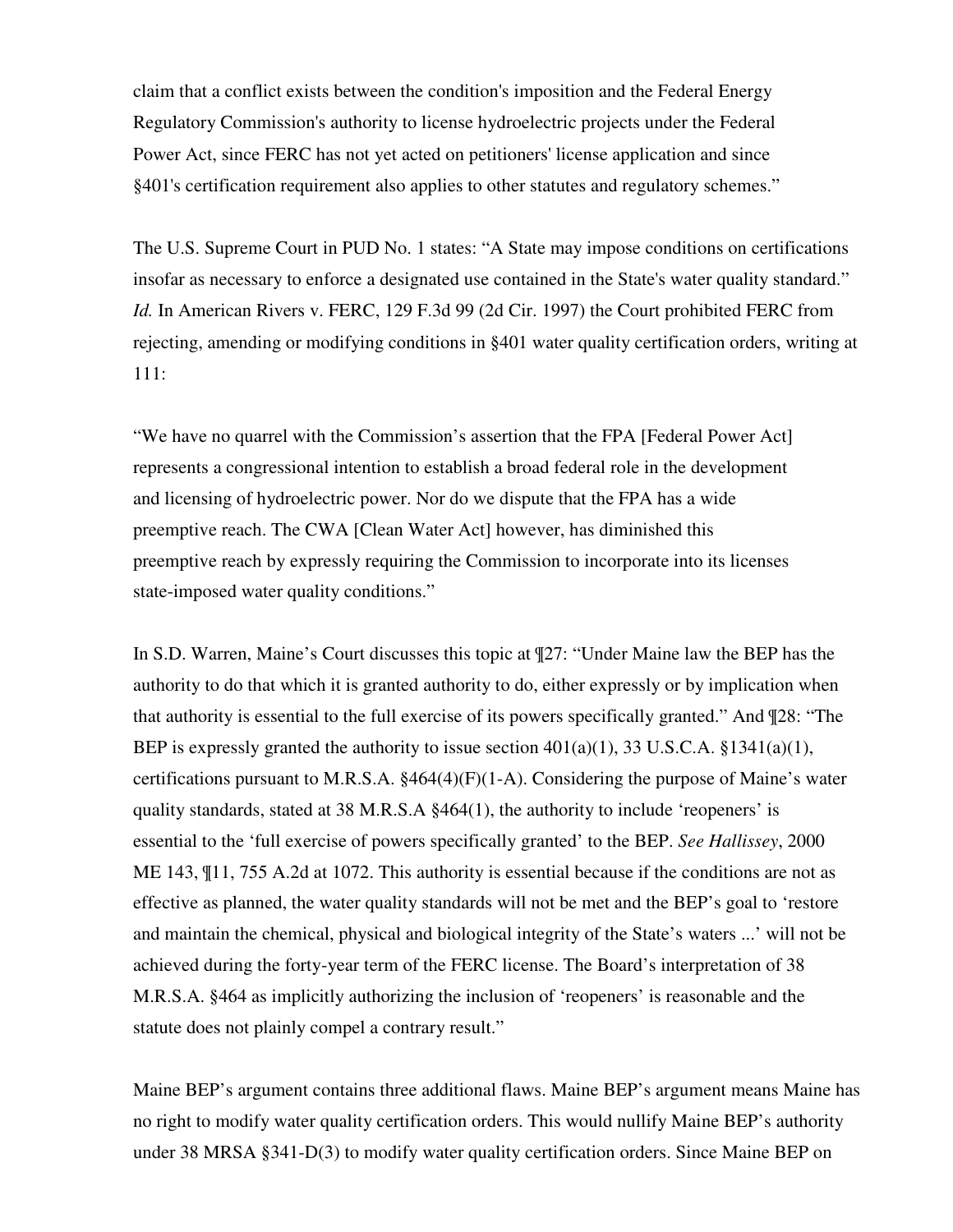January 19, 2006 agreed to schedule a public hearing under 38 MRSA §341-D(3) to do this at four dams on the Kennebec River, Maine BEP contradicts its own claim. Maine BEP's argument would prevent Maine from enforcing its own statutory water quality standards for the entire term of a FERC license --no matter how severe or extensive the water quality violations. Such an interpretation leads to unreasonable results. *See*: Town of Eagle Lake v. Commissioner of Dept. of Education, 2003 ME 27, ¶7. (The court will avoid results that are "absurd, inconsistent, unreasonable or illogical.") The argument grandfathers violations of water quality standards for the entire 40-50 years of a FERC license. In an Order dated 21 September, 2005 Maine BEP declared no such grandfathering right exists. *Id.* 

The most chilling portion of Maine BEP's claim is its suggestion that Maine has only "one bite at the apple" when issuing a water quality certification order for a dam with a 40-50 year license term. If Maine BEP makes an error or omission in a water quality certification, as Petitioners assert has occured on the Androscoggin River , Maine citizens are stuck with the consequences of this error for 40 years or more. In practice this could mean that Maine's water quality statutes are rendered null and void in a watershed for 40 years; that severe fish kills could occur for 40 years; and that a native fish species could become extinct due to these fish kills.

Maine BEP's claim is "untested" only because the BEP can find no instance where FERC refused to honor state modifications of certificate orders or any case where a Court refused to compel FERC to do so. The courts in PUD No. 1 and American Rivers v. FERC require FERC to include without modification state §401 water quality certification conditions into FERC licenses and thus refute Maine BEP's speculative argument. The most likely (but unstated) source of Maine BEP's concern on this topic is a recent claim by several Androscoggin dam owners that Maine cannot modify previously issued §401 certifications because the Federal Power Act only allows license amendments with the mutual consent of FERC and the licensee. FPA §6, 16 U.S.C. 799. Such a claim would mean licensees and FERC have unquestioned power to nullify the designated uses in the Clean Water Act, all of the states' rights under §401 of the Act and all applicable state water quality statutes for the affected waterbody. Federal law does not allow this. Maine asserts the same to the U.S. Supreme Court: "Federal agencies must nonetheless incorporate the conditions of a state issued certification in any license or permit, 33 U.S.C. §1341(d), and cannot review the substance of state-imposed certification conditions, *American Rivers v. FERC*, 129 F.3d 99, 107-112 (2nd Cir. 1997)." Maine Respondent's Brief at 32, fn. 23. *See also*: "[T]here is no statutory language or legislative history exempting FERC licenses from §401, and as discussed *infra*, the contrary is true." *Id.* at 7, fn. 6.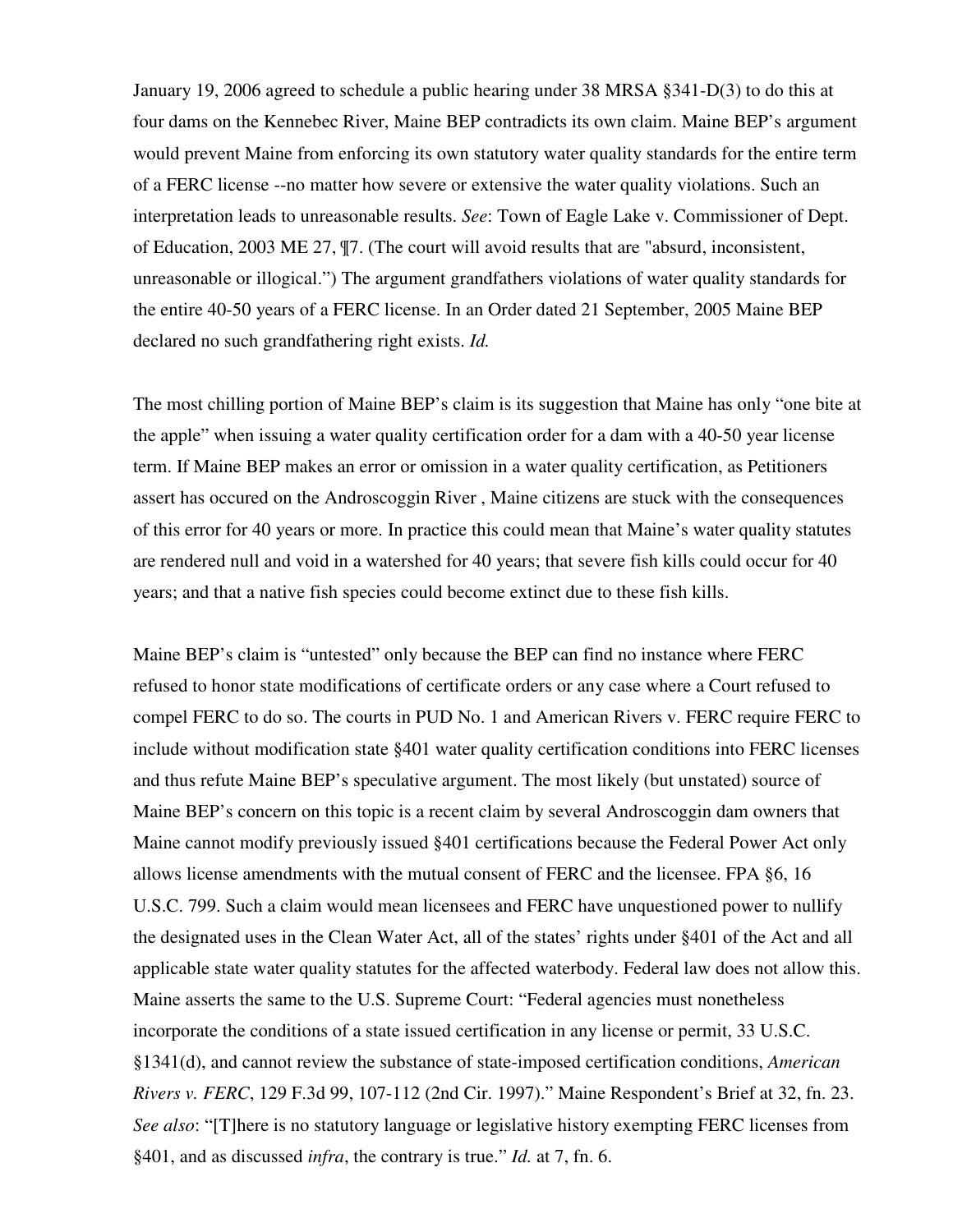In its 2 Feb. 2006 findings of fact Maine BEP implies that if Maine does not "get it right the first time" when issuing water quality certificate orders during a federal dam re-licensing, the receiving waterbodies are victim to any and all errors or omissions in the certification for the entire 40-50 year term of the FERC license, even if those errors cause annual fish kills and other massive violations of state water quality standards. If this were so, the purpose of §401 and the entire Clean Water Act would be defeated (*ie*. a simple typographical error in a state §401 certification could cause a waterbody to be out of attainment of Clean Water Act standards and state water quality standards for the entire 40-50 years of a FERC license). Such an interpretation leads to unreasonable results. *See*: Town of Eagle Lake, ¶7. (The court will avoid results that are "absurd, inconsistent, unreasonable or illogical.")

On a practical basis, it is highly doubtful FERC would summarily reject modification of a §401 certification if credible evidence showed the modification was necessary to prevent fish kills and other violations of state or federal water quality standards. Maine BEP suggests the worst possible scenario is the most likely scenario. Maine BEP fails to consider the much more likely scenario where FERC would incorporate modifications of §401 water quality certifications into federal licenses if evidence showed the modifications were necessary to prevent severe fish kills and other violations of state water quality statutes. This is why the Maine Supreme Court instructed in Hannum that "fact-finders must rely on evidence, not speculation, in fact-finding."

## **IV. STANDARD OF EVIDENCE.**

Maine BEP admitted on 2 February 2006 all of the necessary factual evidence required under Ch. 2 §27 to warrant a public hearing on this topic. Maine BEP admitted: **(a)** American eel exist today throughout the Androscoggin River watershed; **(b)** No dams in the Androscoggin River watershed are equipped with safe and effective upstream and downstream passage facilities for American eel; **(c )** The lack of safe downstream passage for American eels at these dams is likely causing mortality to pregnant, female American eels attempting to reach the Sargasso Sea to give birth. 7 A *de minimis* argument on the impact of the dams on American eels is refuted by the severe cumulative impact of the numerous dam passages eels must undertake to migrate up and down the Androscoggin River.

The State of Maine, in its Respondent's Brief to the United States Supreme Court, admits all of

 $^{7}$ Maine BEP's 2 February 2006 findings of fact are completely silent on factual evidence provided by Petitioners showing the acute need for safe upstream passage for juvenile American eels at the Androscoggin Dams.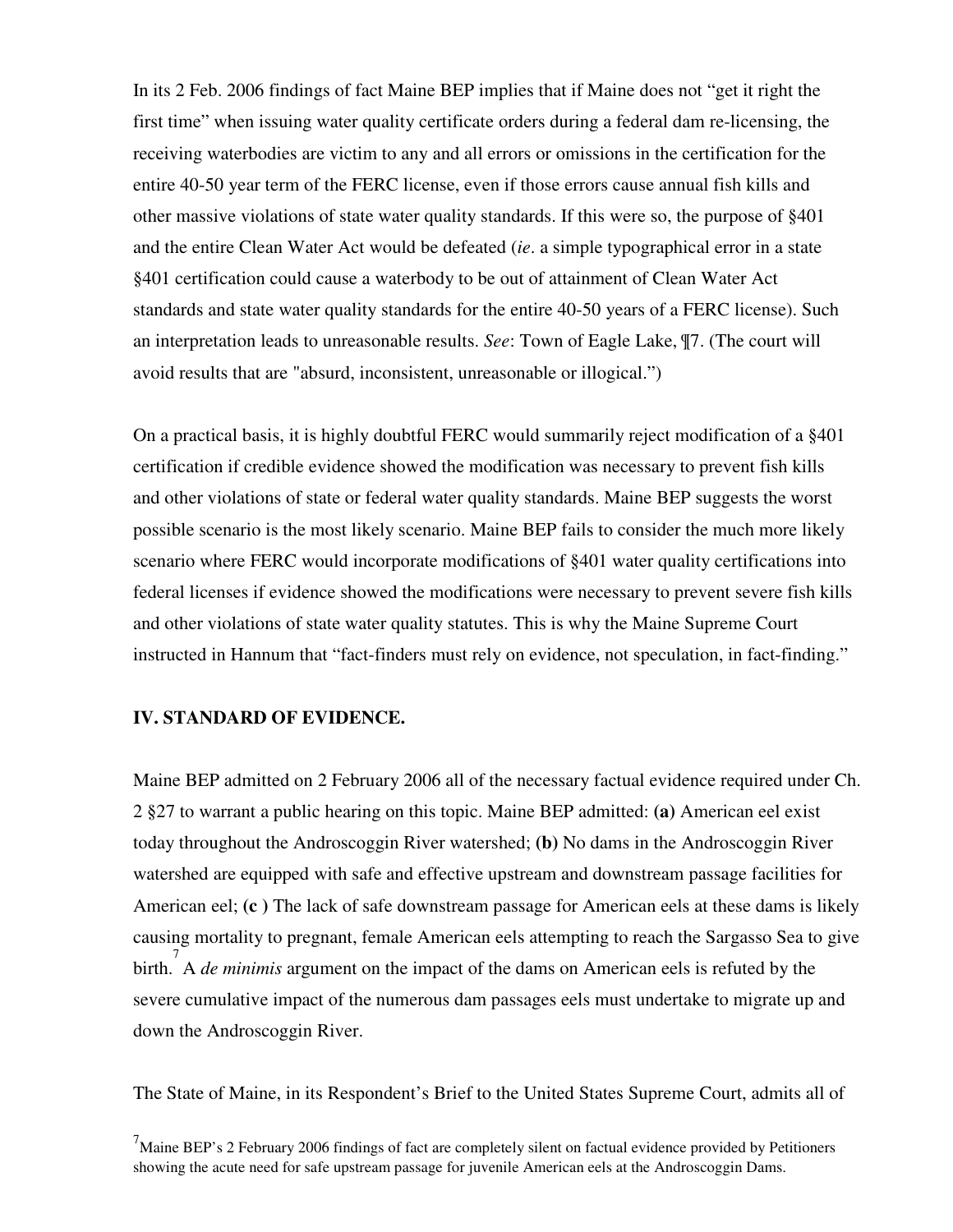the legal evidence required under Ch. 2 §27 to warrant a public hearing on this topic. In this Brief, Maine admits that hydroelectric dams cause pollution by preventing migratory fish from safely reaching their spawning and nursery grounds and this blockage violates Maine's statewide water quality standards. In its 2 February 2006 findings of fact, Maine BEP admitted that evidence in this Petition, since it references the same evidence provided by earlier petitioners, would be "relevant" if Maine BEP were considering new water quality certifications for the Androscoggin River dams. Based upon these admissions by the State of Maine, the only possible argument Maine BEP can produce to reject our proffer of evidence under Ch. 2 §27 is that existing water quality violations on the Androscoggin River are grandfathered and are immune from regulatory action. No such grandfathering or immunity exists.

A Maine BEP decision to deny a Ch. 2 §27 petition for public hearing is a final agency action. Such an action must be accompanied by findings of fact. The Maine Supreme Court has issued explicit and detailed rulings on what constitutes a legally acceptable finding of fact. *See*: Street v. Board of Licensing of Auctioneers, 2006 ME 6, ¶8; Uliano v. Board of Enviromental Protection , 2005 ME 88, ¶20; Widewaters Stillwater Co. LLC v. BACORD., 2002 ME 27, ¶11, ¶13, ¶15; Kurlanski v. Portland Yacht Club, 2001, ME 147. 782 A.2d 783, ¶7, ¶13; Christian Fellowship and Renewal Center v. Town of Limington, 2001 ME 16, ¶12, 769 A.2d 834, 838; Wells, 2001 ME 20, 771 A.2d at 375, ¶10.

The Court reviews an agency's decisions for findings not supported by substantial evidence in the record. Kurlanski v. Portland Yacht Club, 2001, ME 147, ¶7, 782 A.2d 783. The Court has defined substantial evidence as 'such relevant evidence as a reasonable mind might accept as adequate to support a conclusion.' CLF v. Town of Lincolnville, 2001 ME 175, ¶6 quoting Gorham v. Cape Elizabeth, 625 A.2d 898, 903 (Me. 1993). *See:* Widewaters Stillwater Co. LLC v. BACORD., 2002 ME 27, ¶13: "When a board's findings of fact are insufficient to apprise us of the basis of the Board's decision, it is impossible for us to determine whether that decision is supported by substantial evidence." *See*: Street v. Board of Licensing of Auctioneers, 2006 ME 6, ¶8, citing from White v. Zela, 1997 ME 8, ¶3, 687 A.2d 645, 646: "A finding of fact is clearly erroneous if no record evidence exists to support it or if it is based on "clear misapprehension of the evidence." *See*: Uliano v. Board of Enviromental Protection , 2005 ME 88, ¶20 citing from Hannum, 2003 ME 123, ¶12, 823 A.2d at 769. "Concomitantly, the Board had an affirmative obligation to set out in a decision its reasons for

the denial of the application and to state its reasons with sufficient specificity to permit understanding and meaningful appellate review."

If Maine BEP concludes a proffer of evidence is "insufficient" or "unpersuasive" Maine BEP is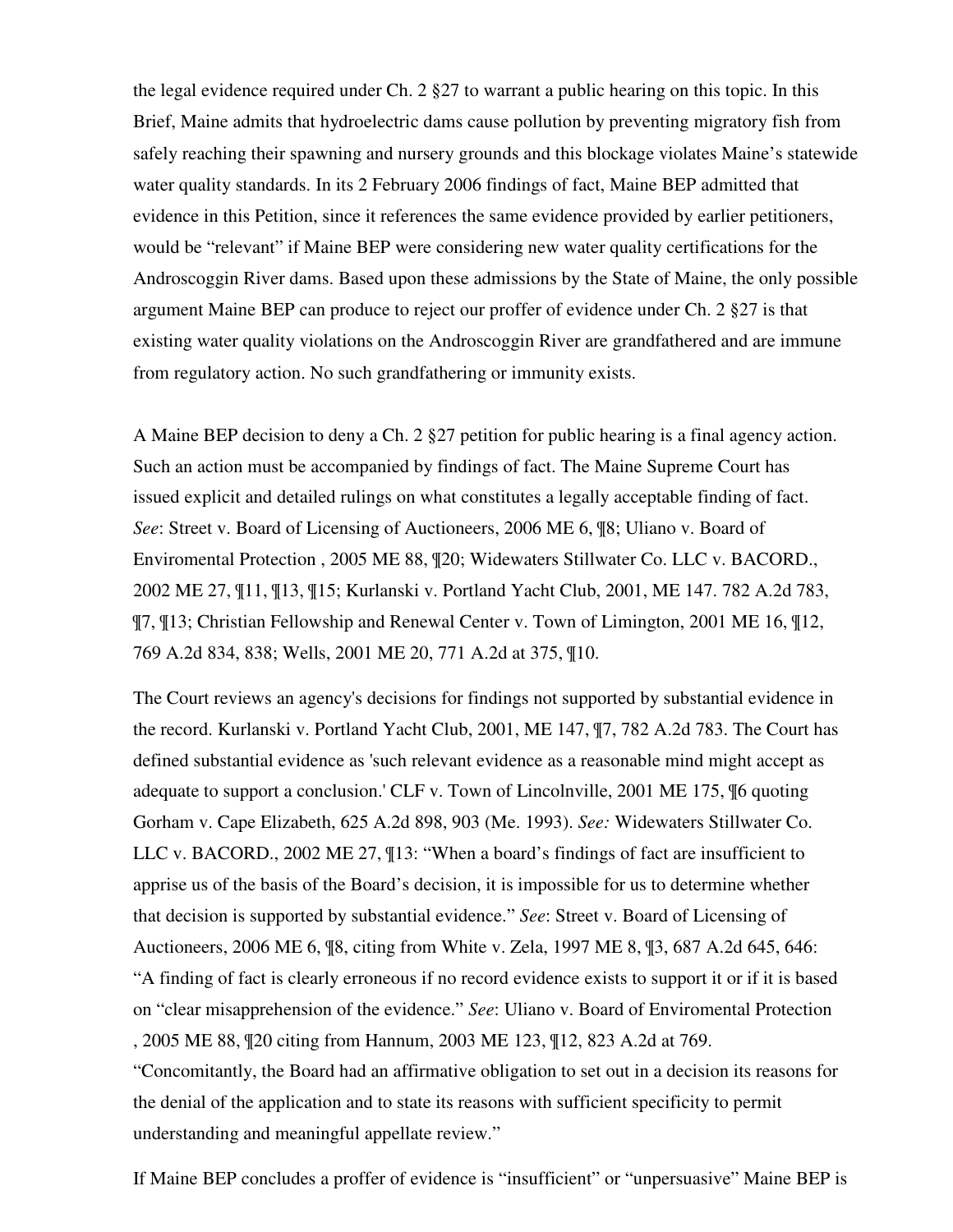compelled to explain, based on evidence in the record, how it reached this conclusion. Otherwise Maine BEP could establish a standard of evidence no amount of evidence could satisfy. The Maine Supreme Court has defined substantial evidence as 'such relevant evidence as a reasonable mind might accept as adequate to support a conclusion.' CLF v. Town of Lincolnville, 2001 ME 175, ¶6 quoting Gorham v. Cape Elizabeth, 625 A.2d 898, 903 (Me. 1993).

Based upon the Maine BEP's own admissions, a reasonable mind would find the proffer of evidence made herein is adequate to support the conclusion that safe and convenient passage for American eel is necessary and beneficial at the Androscoggin dams.

1. No safe and convenient passage now exists for American eels at these dams.

2. Maine BEP admits it is likely that adult eels are being killed in the turbines of these dams due to the lack of safe passage.

3. Maine's Supreme Court has fully settled the issue of whether the lack of safe eel passage is a violation of Maine's statutory water quality standards.

4. Petitioner presents here uncontested evidence, affirmed by Maine BEP itself, showing no safe and convenient passage for American eels exists at the Androscoggin dams, that adult eels are being killed in the dam turbines and juvenile eels are being prevented from migrating past the dams into their native habitat.

Maine BEP does not assert that American eels now have full and free passage up and down the Androscoggin River. Maine BEP does not assert the Androscoggin dams now provide safe and convenient upstream and dowstream passage for American eels. Maine BEP has not provided evidence showing the impact of these dams on American eel is minimal. Maine BEP has not provided evidence showing safe and convenient passage for American eel is not necessary or beneficial at the Androscoggin dams. Maine BEP has not produced any evidence showing it is legally prohibited from modifying water quality certifications for the Androscoggin River dams to require immediate safe and convenient passage for American eels.

For the above reasons Petitioners request Maine BEP schedule a public hearing on this matter pursuant to Ch. 2 §27. Statements of all petitioners attached. Petitioners incorporate by reference into this petition the prior Androscoggin and Kennebec eel passage petitions